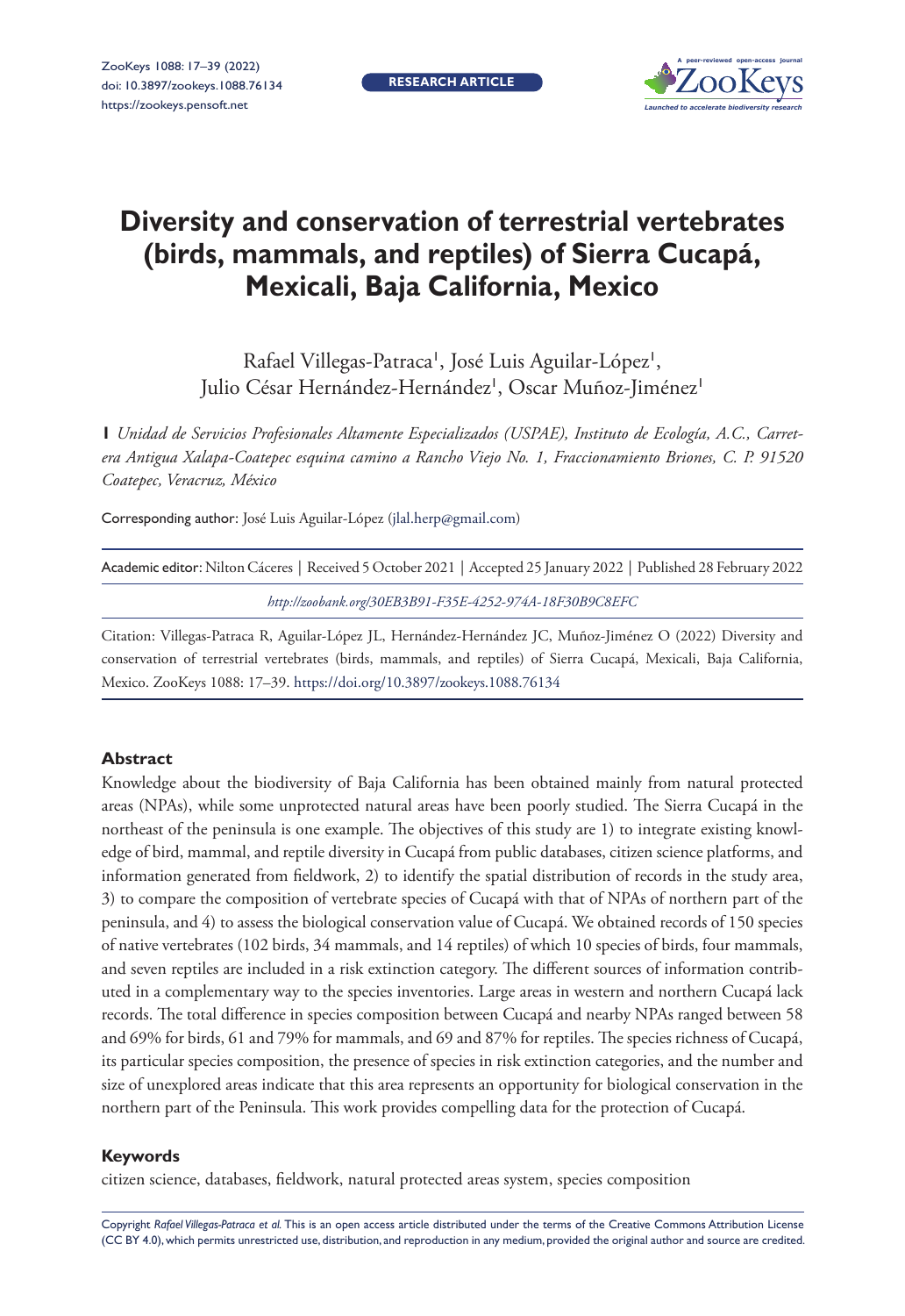# **Introduction**

The Baja California Peninsula (hereafter the Peninsula) in northwestern Mexico is a biologically important region with a remarkable species richness and high amount of endemism in various biological groups (Rojas-Soto et al. 2003; Riemann and Ezcurra 2005; Ramírez-Acosta et al. 2012). For example, 514 species of birds (Erickson et al. 2013), 70 mammals (Guevara-Carrizales et al. 2016), and 99 reptiles (Hollingsworth et al. 2015) have been recorded. However, biological diversity on the Peninsula has been evaluated mostly in natural protected areas (NPAs), with gaps in or knowledge of species richness especially in non-protected areas.

The NPAs system in the northern part of the Peninsula includes eight areas covering two main ecosystems types: arid environments under 100 m above sea level (a.s.l.) in the extreme northeast, and coniferous forests between 1500 and 1900 m a.s.l. in the Sierra de Juárez. Biological information on certain groups of terrestrial vertebrates is available for some of these NPAs under government administration (e.g. CONANP 2007, 2011; Guevara-Carrizales et al. 2013; Hinojosa-Huerta et al. 2013). However, some NPAs under community or private management, as well as unprotected natural areas, lack species inventories, making difficult to evaluate their potential for biological conservation and consequently limiting the possibility of including unprotected areas in formal protection schemes.

The Sierra Cucapá (hereafter Cucapá) is an unprotected mountainous massif in the northeast of the Peninsula covering 36400 ha and extending approximately 60 km with a northwest–southeast orientation. Cucapá is known to harbor endemic species of flora and fauna (Grismer 2002; Webb and Salazar-Ceseña 2011) and is located in the proximity of several NPAs under different types of administration (government, private, and community). However, its biological diversity has not been characterized, and its potential contribution to the biological conservation of the region, or its complementarity to the existing NPAs system, has not been evaluated (Riemann and Ezcurra 2005; Lovich et al. 2009; Martínez et al. 2016). Northeast of Cucapá lies the city of Mexicali with a population > 1 million and considerable agricultural production ([http://www.inegi.gob.mx\)](http://www.inegi.gob.mx). Furthermore, the region is experiencing a growing industrial activity that includes renewable energy generation (Alemán-Nava et al. 2014). Thus, human activities around Cucapá represent a threat to its biodiversity.

Here we present the first comprehensive summary of the biological diversity of three groups of terrestrial vertebrates in Cucapá and the first analysis of its complementarity to the NPAs system of the northern Peninsula. Our objectives are 1) to integrate existing knowledge of bird, mammal, and reptile diversity in Cucapá combining information from public databases, citizen science platforms, and information generated from fieldwork, 2) to identify the spatial distribution of records into the study area, 3) to compare the species composition of birds, mammals, and reptiles of Cucapá with that of NPAs of northern part of the Peninsula, and 4) to assess the biological conservation value of Cucapá.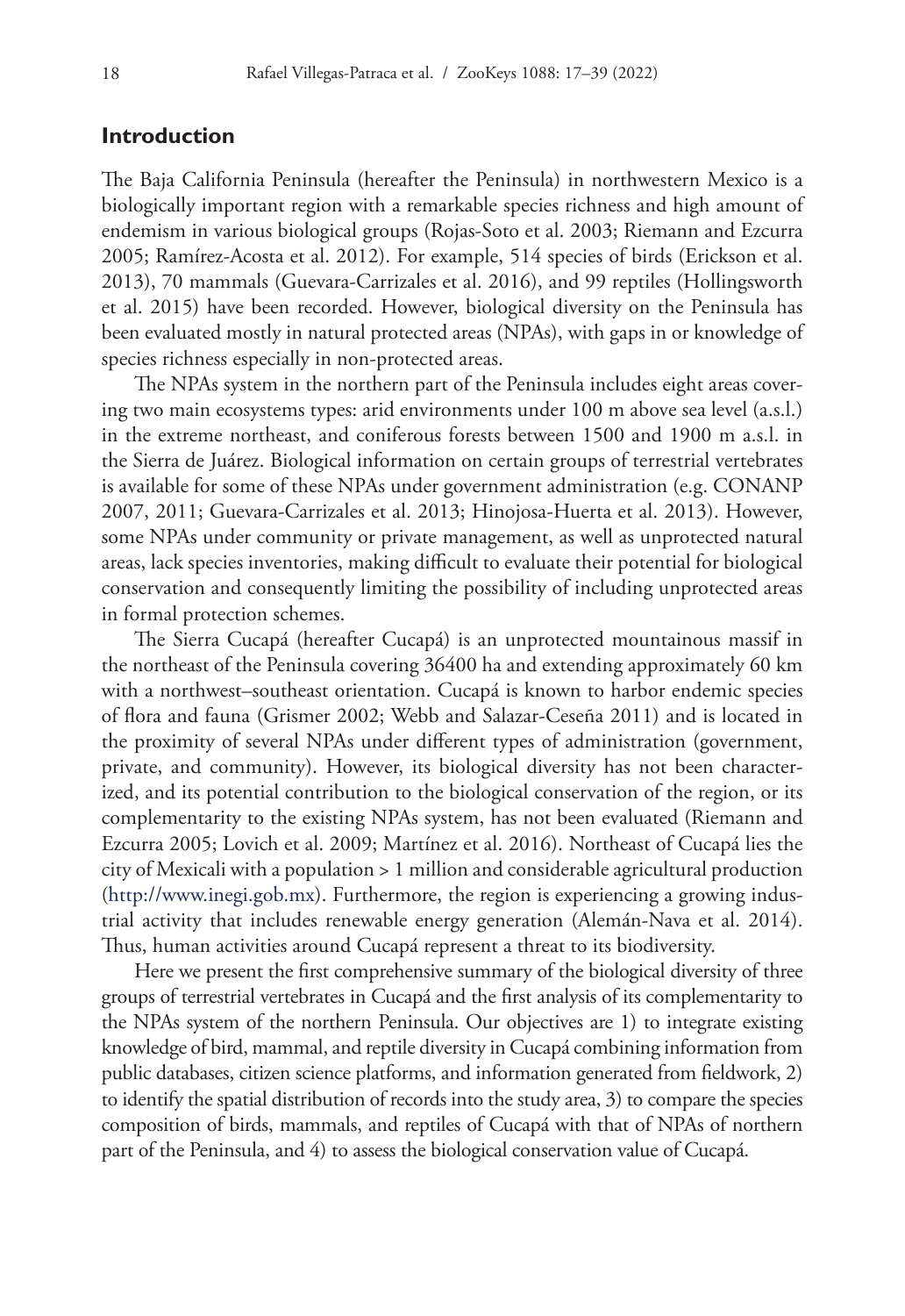# **Methods**

## Study area

Cucapá is located within the Gulf of Baja California Extensional Province, between the latitudinal and longitudinal ranges of 32°15'–32°39'N, 115°19'–115°47'W, respectively (Fig. 1), and at an elevation range of  $-0-1,030$  m a.s.l. The climate is dry semi-warm, with low rainfall and surface water runoff less than 10 mm. The vegetation type is microphilous desert scrub, composed of shrubs such as the creosote bush (*Larrea tridentata*) and burrobush (*Ambrosia dumosa*), as well as large areas of desert ironwood (*Olneya tesota*) and California barrel cactus (*Ferocactus cylindraceus*). Cucapá is bordered to the north by the Mexicali Valley, to the south by the Sierra El Mayor, to the west by the Laguna Salada basin (a dry ephemeral lake), and to the east by the geothermal field of the Cerro Prieto Volcano (Chora-Salvador 2003).

# Data collection

We compiled records of bird, mammal, and reptile species in Cucapá from three sources 1) the Global Biodiversity Information Facility database (GBIF; [https://www.gbif.](https://www.gbif.org) [org](https://www.gbif.org)), 2) citizen science platforms iNaturalist (<https://www.inaturalist.org>), and eBird (<https://www.ebird.org/>), and 3) fieldwork.



**Figure 1.** Location of protected natural areas in northern Baja California: government NPAs 1) Parque Nacional Constitucion de 1857, 2) Reserva de la Biosfera Alto Golfo de California y Delta del Río Colorado; Ramsar Sites 3) Humedales del Delta del Río Colorado, 4) Sistema de Humedales Remanentes del Río Colorado, 5) Laguna Hanson; Community NPAs 6) Rancho Rodeo del Rey, 7) El Doctor, and Private NPAs 8) Rancho Rodeo del Rey. \* indicates the overlap zone between NPAs 2 and 3, + indicates the overlap zone between NPAs 2 and 4.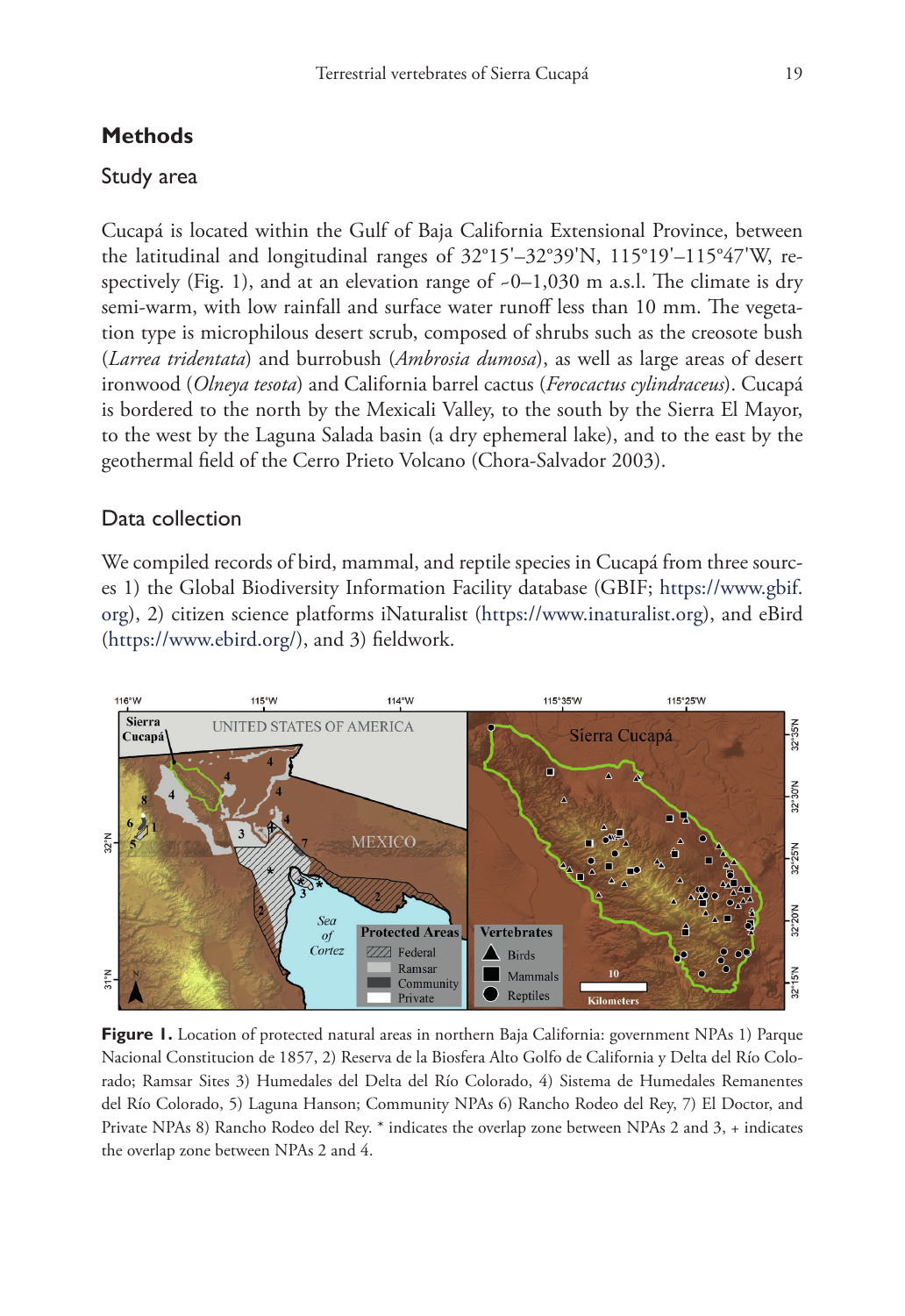Both citizen science platforms were accessed between May and June 2020 and, in the case of iNaturalist, we only considered records tagged as having research quality that were accompanied with photographs in which species identity could be verified. We conducted fieldwork in four different periods (9–24 October 2017, 26 February–12 March 2018, 21 February–4 March 2019, 4 March– 8 June 2019), and, when a method involved captures (see below), all individuals were released after being measured, weighed, photographed, and identified to species.

## Fieldwork

#### **Bird sampling**

During three seasons (autumn, winter, and spring), we obtained visual and acoustic records of birds along 43 linear transects of variable distance (Bibby et al. 1992; Ralph et al. 1996) conducted within the first four hours after sunrise. Our total sampling effort was of 172 hours and 358.1 km traveled; however, we also considered for analysis ad libitum records outside the transects. Additionally, six and eight mist nets ( $12 \times 2.5$  m) were placed at each of two stations monitored during the spring, which remained active from 06:00 to 10:00 h, and these nets were checked on average every 30 min (but the time interval between net checks was reduced when the number of captured individuals increased). Our total mist-netting effort was of 56 net-h.

### **Mammal sampling**

We sampled small mammal diversity at 15 sites. At each site, we placed four parallel lines 10 m apart with five Sherman traps each. We baited the traps with a mixture of oats and vanilla, placed them at sunset (18:00 h) and checked them at dawn (06:00 h), for a total sampling effort of 1200 trap-nights. We recorded medium and large mammal species (i.e. > 500 g, Carrillo et al. 2000; Pozo-Montuy et al. 2019) using six camera traps (CuddeLink Long Range IR) per sampling period (Reid 2009). We placed the cameras at sites with indication of mammal presence (e.g. footprints, feces). The cameras were active 24 h/d for 13 d every sampling period, and we programmed them to take five photographs and a 10-s video at 1-min intervals. The total sampling effort with this method was of 320 trap-d. We also obtained direct observations of mammals or of their presence (e.g. tracks, excreta, remains), through 18 diurnal transects (1–3 km long) that we conducted every sampling period between 08:00–12:00 h, for total sampling effort of 72 h. We placed transects at suitable sites with different vegetation types (Rudran et al. 1996; Gallina-Tessaro and López-González 2011).

We recorded the vocal signature of bats along six 2.5-km transects using a Song Meter SM2BAT (Wildlife Acoustics, Inc.; sampling frequency 384 kHz) coupled with an ultrasonic microphone SMX-U1. At each transect we recorded for 90 min starting at sunset (18:00 h), for a total sampling effort of 540 min of recordings. We analyzed the recordings with Batsound 3.1.0 (Pettersson Elektronik AB, Uppsala, Sweden), and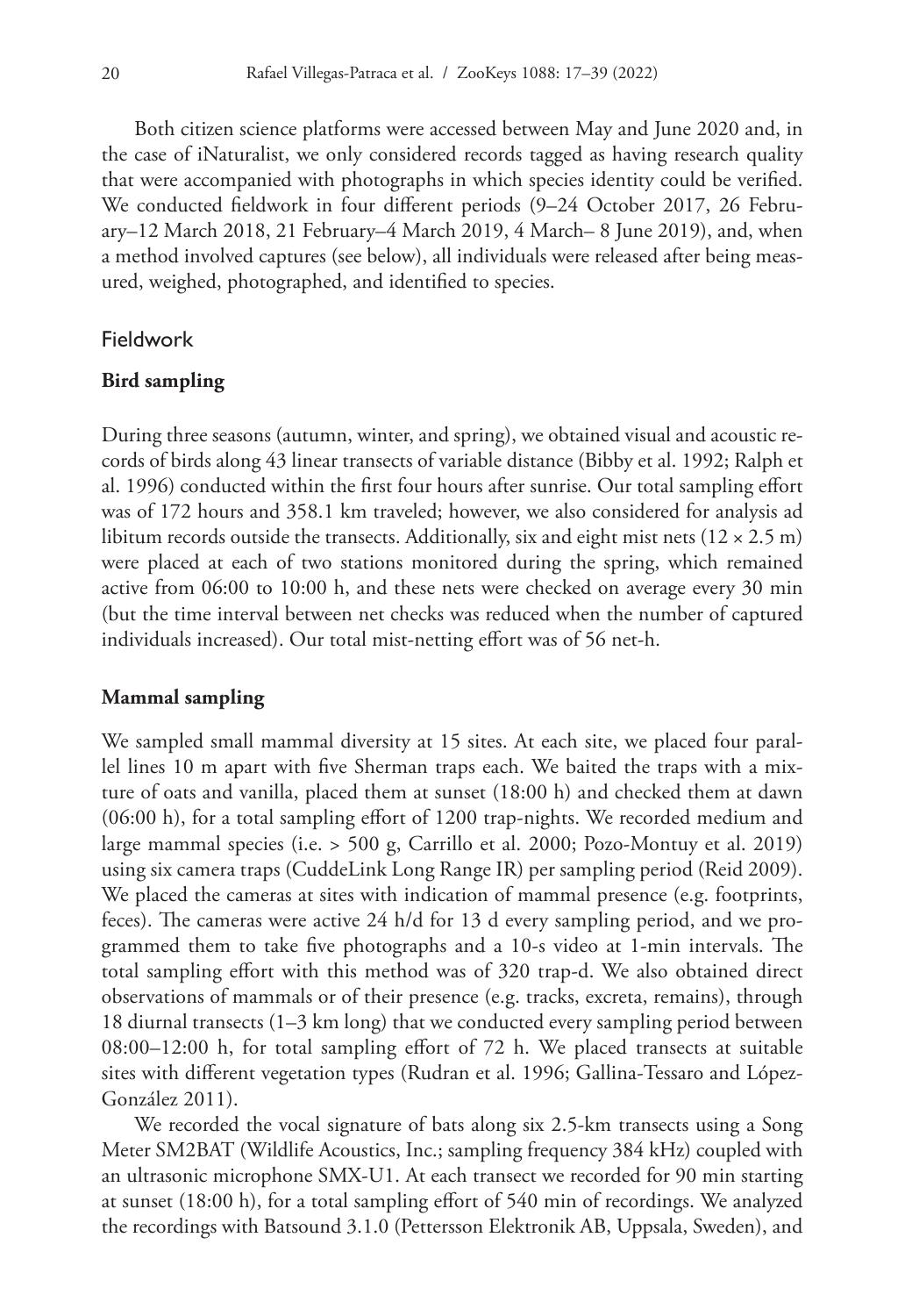identified species comparing the obtained sonograms with those in the literature (Rizo-Aguilar 2008; Orozco-Lugo et al. 2013).

# **Reptile sampling**

We established 55 plots (500  $\times$  10 m) to sample reptile diversity. At each plot, one person searched for reptiles using the time-constrained technique (Crump and Scott 1994), surveying typical microhabitats used by species (e.g. under rocks, fallen logs, and cavities). We carried out three searches per day, in the morning  $(08:00 - 11:00 \text{ h})$ , evening  $(16:00 -$ 19:00 h), and night (20:00 – 23:00 h), with a total sampling effort of 495 person-hours.

## Data analysis

We compiled records from all sources in a database that we updated according to recent taxonomic changes. We only included records identified to the species level that also included its precise location (i.e. geographic coordinates). We checked the currently known geographic distribution of each species in the database and filtered out those records that did not overlap with it. We consulted taxonomic information and geographic distribution ranges on specialized platforms ([http://www.reptile-database.](http://www.reptile-database.org/) [org/,](http://www.reptile-database.org/) Uetz et al. to 2020; [https://www.iucnredlist.org/,](https://www.iucnredlist.org/) IUCN 2020; [http://www.ebird.](http://www.ebird.org) [org](http://www.ebird.org)) and bibliographic sources (Howell and Webb 1995; Rodríguez-Robles and Jesús-Escobar 2000; Grismer and Hollingsworth 2001; Grismer 2002; Reid 2006; Schulte II et al. 2006; Leaché and Mulcahy 2007; McGuire et al. 2007; González-Bernal 2008; Medellín et al. 2008; Mulcahy 2008; Pyron and Burbrink 2009; Ceballo and Arroyo-Cabrales 2012; Sibley 2014; Cox et al. 2018; O'Connell and Smith 2018; Bradley et al. 2019). We mapped the selected records with ArcGis 10.2.2 (ESRI 2014).

We obtained the conservation status of species from the list of species at risk of extinction (NOM-059-SEMARNAT-2010) published by the Ministry of the Environment and Natural Resources of Mexico (SEMARNAT 2010), which includes the following categories: Threatened (A; Amenazada), Subject to Special Protection (Pr; Sujeta a Protección Especial), Endangered (P; En Peligro de Extinción) and Probably Extinct in the Wild (E; Probablemente Extinta en el Medio Silvestre); and from the Red List of the International Union for Conservation of Nature (IUCN 2020), which includes the categories Vulnerable (VU) Endangered (EN), and Critically Endangered (CR).

We compiled records of bird, mammal, and reptile species in eight NPAs located in the north part of Baja California state, within a 63 km radius from Cucapá (Fig. 1) using GBIF, citizen science platforms, and specialized literature, giving the data the same treatment as described above. The NPAs included in the study are 1) Parque Nacional Constitución de 1857 (CONANP 2011), 2) Reserva de la Biosfera Alto Golfo de California y Delta del Río Colorado "RBAGC" (Guevara-Carrizales et al. 2013; Hinojosa-Huerta et al. 2013); Ramsar sites 3) Humedales del Delta del Río Colorado "HDRC" (Guevara-Carrizales et al. 2013), 4) Sistema de Humedales Remanentes del Río Colorado "SHRRC", 5) Laguna Hanson; community NPAs 6) Rancho Rodeo del Rey, 7) El Doctor (Guevara-Carrizales et al. 2013), and private NPAs 8) Rancho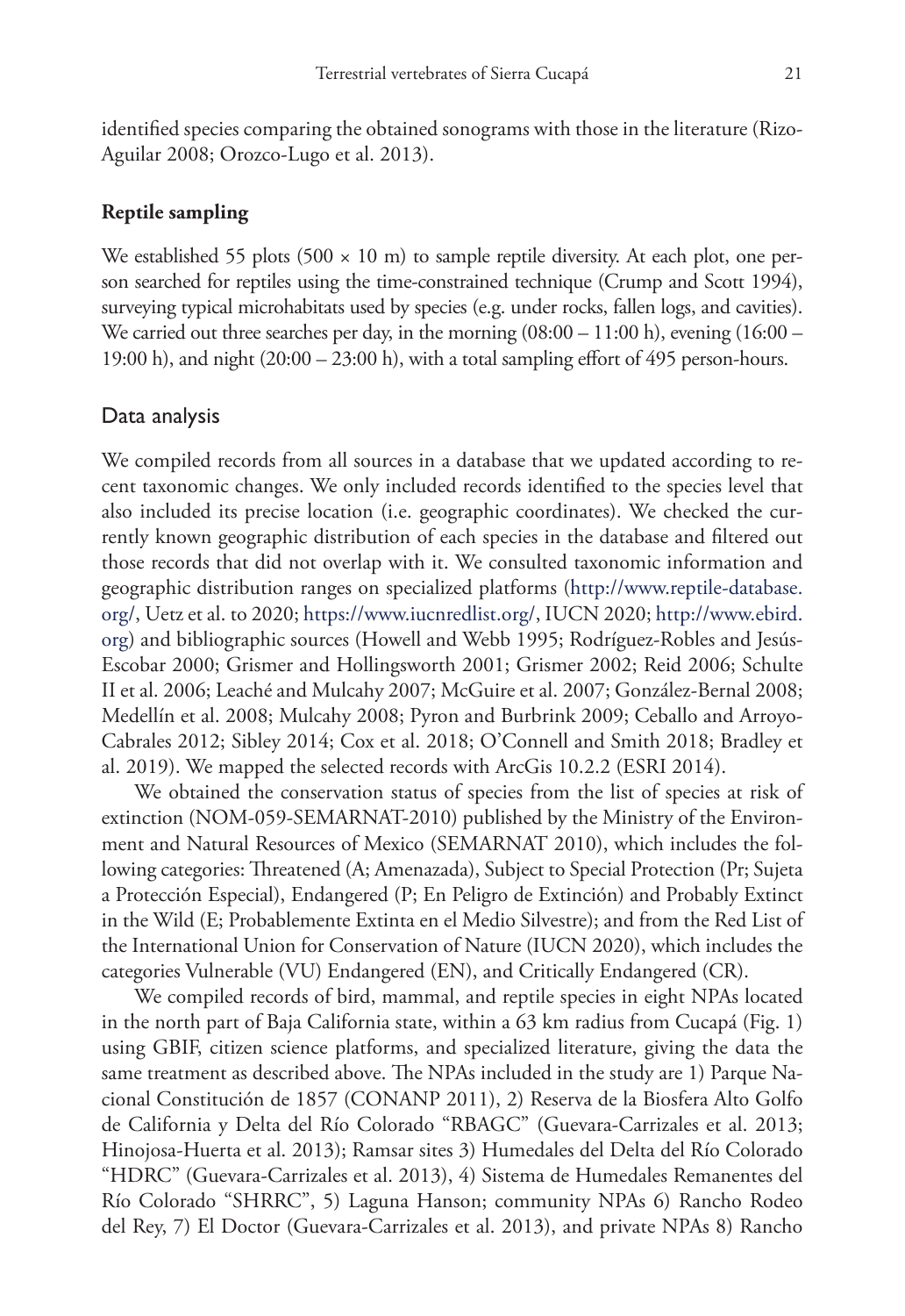Rodeo del Rey. For each group of vertebrates, we conducted pairwise comparisons of species composition between all areas, Cucapá included, except for El Doctor and the private Rodeo del Rey, for which we did not obtain species records for any group. Similarly, for the community NPA Rodeo del Rey, we only obtained bird species records, and hence we could not compare its mammal and reptile diversity with the other areas. We followed Baselga and Orme (2012) to estimate total species dissimilarity between pairs of sites with the Jaccard index  $(\beta_{ij})$  and its two components, species turnover (β<sub>itu</sub>) and species nestedness (β<sub>ine</sub>), expressed with the formula:

$$
\beta_{jac} = \beta_{jtu} + \beta_{jne} = \frac{b+c}{a+b+c} = \frac{2b}{2b+a} + \left(\frac{c-b}{a+b+c}\right)\left(\frac{a}{2b+a}\right)
$$

where *a* is the number of species shared between two sites, *b* the number of unique species from the poorest site, and *c* the number of unique species at the richest site. The total dissimilarity value ranges from 0 (when all species are shared) to 1 (when there are no shared species). The analysis was carried out using the language and environment for statistical computing R version 3.1.3 (Core Team 2015) and the betapart package (Baselga and Orme 2012).We only considered native species for analysis.

# **Results**

We recorded a total of 150 species of vertebrates for Cucapá: 102 species of birds, taxonomically grouped in 15 orders, 38 families and 83 genera; 34 species of mammals, grouped into six orders, 14 families and 26 genera, and 14 species of reptiles, belonging to one order, five families and 12 genera (Tables 1, 2). Additionally, we recorded six species of exotic birds, but we did not include those in the analysis (Table 1). The best-represented families (by number of species) are Passerellidae in birds (11 spp.), Heteromidae in mammals (eight spp.), and Phrynosomatidae in reptiles (nine spp.). Sixteen, seven, and three bird, mammal, and reptile families, respectively, were represented by a single species (Table 1).

In general, data sources contributed with multiple overlapping species (i.e. same species reported in two or more data sources), but each source also contributed with unique species (Table 1). Of the 102 species of birds, we recorded 79 during fieldwork and 20 of them were observed exclusively with this method; similarly, we obtained records of 23 bird species from GBIF and five were not recorded in any other data source; and citizen science platforms contained records for 76 species, 19 of which were only reported there. In the case of mammals, we recorded 27 species during fieldwork, with 12 of them observed exclusively with field efforts; similarly, GBIF and iNaturalist contained records for 15 and 12 species respectively, five and one of which were only recorded respectively in each platform. For reptiles, five of the 10 species that we identified during fieldwork were not reported in other data source; however, three out of the nine species obtained from GBIF were not reported in any other data source. The four reptile species reported in citizen science platforms from Cucapá were either observed in the field or reported in GBIF.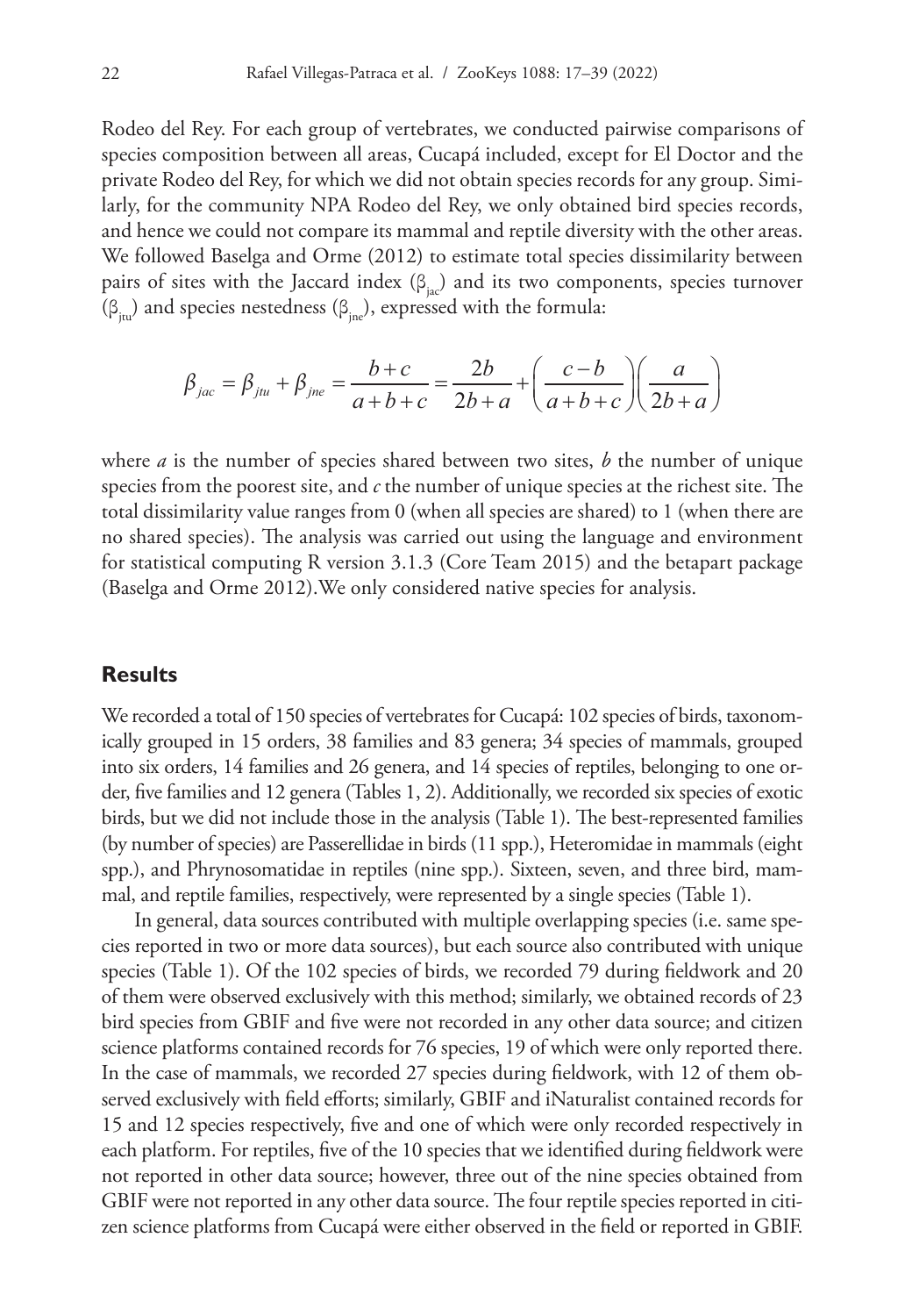Table 1. List of species and conservation status of birds, mammals and reptiles of Cucapá. The source of record: 1 = GBIF with collected specimens, 2 = iNaturalist and eBird observations (the second, only for birds), 3 = fieldwork. The risk extinction categories from NOM-059-SEMARNAT-2010 are A = Threatened, Pr = Subject to Special Protection, P = Endangered, E = Probably Extinct in the Wild. The risk extinction categories from the IUCN Red List are: LC = Least Concern, NT = Near Threatened, VU = Vulnerable. \* = exotic species.

| Class/order/suborder/family/species | Source         | <b>NOM-059</b> | <b>IUCN</b> |
|-------------------------------------|----------------|----------------|-------------|
| <b>Class AVES</b>                   |                |                |             |
| <b>Order ANSERIFORMES</b>           |                |                |             |
| Anatidae                            |                |                |             |
| Anas platyrhynchos                  | $\mathfrak{Z}$ | А              | LC          |
| Spatula discors                     | $\overline{3}$ |                | LC          |
| <b>Order GALLIFORMES</b>            |                |                |             |
| Odontophoridae                      |                |                |             |
|                                     | 1,2,3          |                | LC          |
| Callipepla gambelii<br>Phasianidae  |                |                |             |
| Phasianus colchicus*                |                |                | LC          |
| <b>Order COLUMBIFORMES</b>          | 2,3            |                |             |
| Columbidae                          |                |                |             |
|                                     |                |                |             |
| Columbina inca                      | $\mathfrak{2}$ |                | LC          |
| Columba livia*                      | 2,3            |                | LC          |
| Streptopelia decaocto*              | 2,3            |                | LC          |
| Zenaida asiatica                    | 2,3            |                | <b>LC</b>   |
| Zenaida macroura                    | 2,3            |                | LC          |
| <b>Order CUCULIFORMES</b>           |                |                |             |
| Cuculidae                           |                |                |             |
| Geococcyx californianus             | 2,3            |                | LC          |
| <b>Order CAPRIMULGIFORMES</b>       |                |                |             |
| Caprimulgidae                       |                |                |             |
| Chordeiles acutipennis              | 1,2,3          |                | LC          |
| Phalaenoptilus nuttallii            | $\mathfrak{2}$ |                | LC          |
| <b>Order APODIFORMES</b>            |                |                |             |
| Apodidae                            |                |                |             |
| Aeronautes saxatalis                | $\mathfrak{Z}$ |                | LC          |
| Trochilidae                         |                |                |             |
| Calypte anna                        | 2,3            |                | LC          |
| Calypte costae                      | 2,3            |                | LC          |
| Selasphorus rufus                   | 2,3            |                | NT          |
| <b>Order GRUIFORMES</b>             |                |                |             |
| Rallidae                            |                |                |             |
| Fulica americana                    | 3              |                | LC          |
| Gallinula galeata                   | 3              |                | <b>LC</b>   |
| Porzana carolina                    | 2,3            |                | LC          |
| <b>Order CHARADRIIFORMES</b>        |                |                |             |
| Recurvirostridae                    |                |                |             |
| Himantopus mexicanus                | $\mathfrak{2}$ |                | LC          |
| Charadriidae                        |                |                |             |
| Charadrius vociferus                | 2,3            |                | LC          |
| Scolopacidae                        |                |                |             |
| Calidris mauri                      | $\mathfrak{2}$ |                | LC          |
| Calidris minutilla                  | 2,3            |                | LC          |
| Limnodromus scolopaceus             | $\sqrt{2}$     |                | LC          |
| Numenius americanus                 | $\mathfrak{Z}$ |                | LC          |
| Tringa melanoleuca                  | $\sqrt{2}$     |                | LC          |
| Laridae                             |                |                |             |
| Larus argentatus                    | $\overline{2}$ |                | LC          |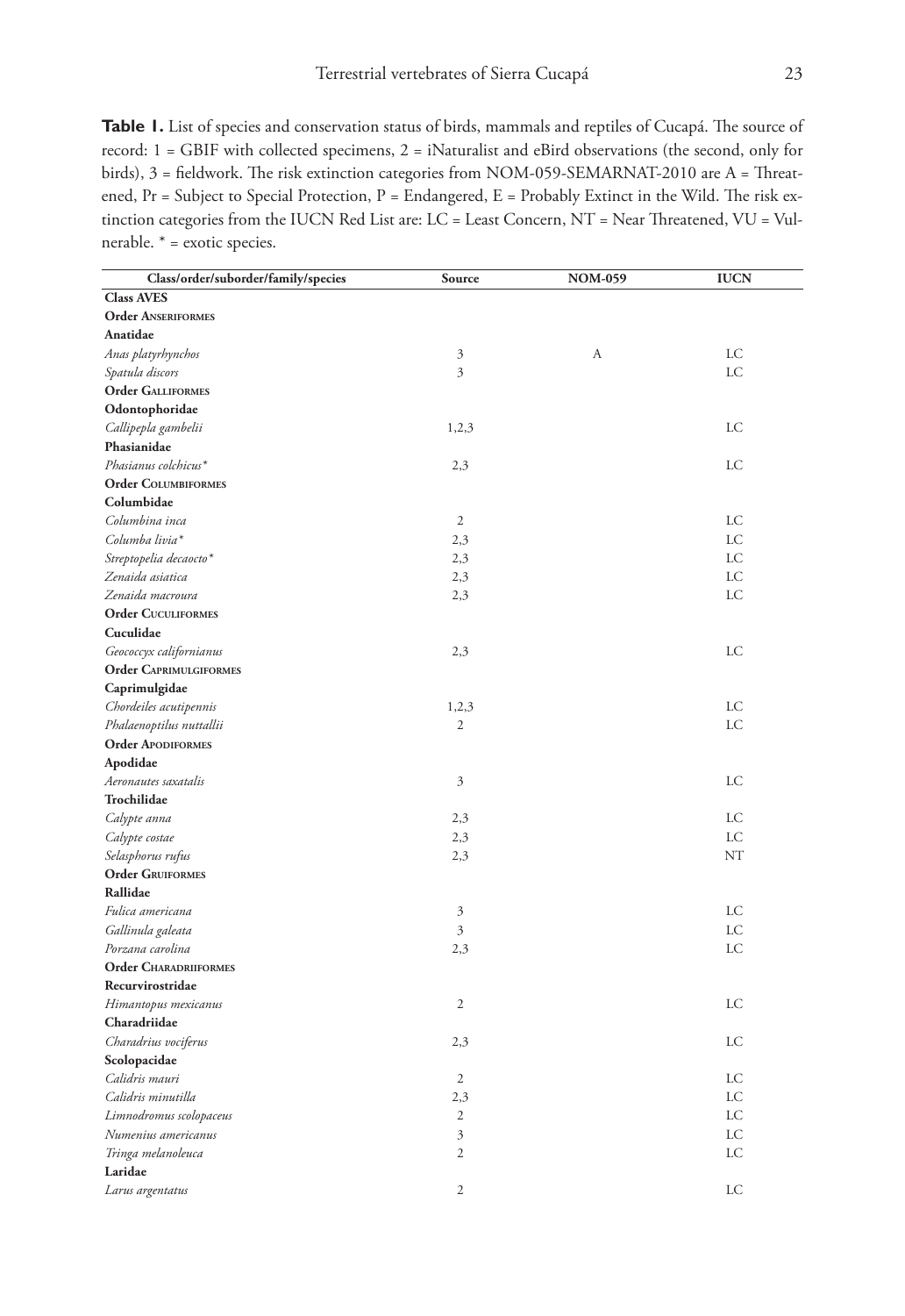| Class/order/suborder/family/species | Source              | <b>NOM-059</b> | <b>IUCN</b> |
|-------------------------------------|---------------------|----------------|-------------|
| Larus californicus                  | $\overline{c}$      |                | LC          |
| Larus delawarensis                  | 2,3                 |                | LC          |
| Larus fuscus                        | $\mathfrak{2}$      |                | LC          |
| Larus glaucescens                   | $\overline{c}$      |                | LC          |
| <b>Order PELECANIFORMES</b>         |                     |                |             |
| Ardeidae                            |                     |                |             |
| Ardea alba                          | 2,3                 |                |             |
| Ardea herodias                      | 2,3                 |                | LC          |
| Bubulcus ibis*                      | 2,3                 |                | LC          |
| Egretta thula                       | 3                   |                | LC          |
| Threskiornithidae                   |                     |                |             |
| Plegadis chihi                      | 2,3                 |                | LC          |
| <b>Order CATHARTIFORMES</b>         |                     |                |             |
| Cathartidae                         |                     |                |             |
| Cathartes aura                      | 2,3                 |                | LC          |
| <b>Order ACCIPITRIFORMES</b>        |                     |                |             |
| Accipitridae                        |                     |                |             |
|                                     | 2,3                 | Pr             | LC          |
| Accipiter cooperii                  |                     | Pr             | LC          |
| Accipiter striatus                  | 2,3                 | Pr             | LC          |
| Buteo jamaicensis                   | 2,3                 | Pr             | LC          |
| <b>Buteo</b> lineatus               | 3<br>$\mathfrak{2}$ |                |             |
| Buteo regalis                       |                     | Pr             | LC          |
| Circus hudsonius                    | 2,3                 |                | LC          |
| Elanus leucurus                     | $\mathfrak{2}$      |                | LC          |
| Parabuteo unicinctus                | $\mathbf{1}$        | Pr             | LC          |
| <b>Order STRIGIFORMES</b>           |                     |                |             |
| Tytonidae                           |                     |                |             |
| Tyto alba                           | 2,3                 |                | LC          |
| Strigidae                           |                     |                |             |
| Athene cunicularia                  | 2,3                 | Pr             | LC          |
| <b>Order PICIFORMES</b>             |                     |                |             |
| Picidae                             |                     |                |             |
| Colaptes auratus                    | 2,3                 | E              | LC          |
| Dryobates scalaris                  | 2                   |                | LC          |
| Melanerpes uropygialis              | $\mathbf{1}$        |                | LC          |
| <b>Order FALCONIFORMES</b>          |                     |                |             |
| Falconidae                          |                     |                |             |
| Caracara cheriway                   | $\mathbf{1}$        |                | LC          |
| Falco mexicanus                     | 2,3                 | А              | LC          |
| Falco sparverius                    | 2,3                 |                | LC          |
| <b>Order PASSERIFORMES</b>          |                     |                |             |
| Tyrannidae                          |                     |                |             |
| Contopus sordidulus                 | 3                   |                | LC          |
| Myiarchus cinerascens               | 1,2,3               |                | LC          |
| Pyrocephalus rubinus                | 2,3                 |                | LC          |
| Tyrannus verticalis                 | 2                   |                | LC          |
| Sayornis nigricans                  | 2,3                 |                | LC          |
| Sayornis saya                       | 2,3                 |                | LC          |
| Laniidae                            |                     |                |             |
| Lanius ludovicianus                 | 1,2,3               |                | NT          |
| Corvidae                            |                     |                |             |
| Corvus brachyrhynchos               | 3                   |                | LC          |
| Corvus corax                        | 2,3                 |                | LC          |
| Alaudidae                           |                     |                |             |
| Eremophila alpestris                | 3                   |                | LC          |
| Hirundinidae                        |                     |                |             |
| Stelgidopteryx serripennis          | 2,3                 |                | LC          |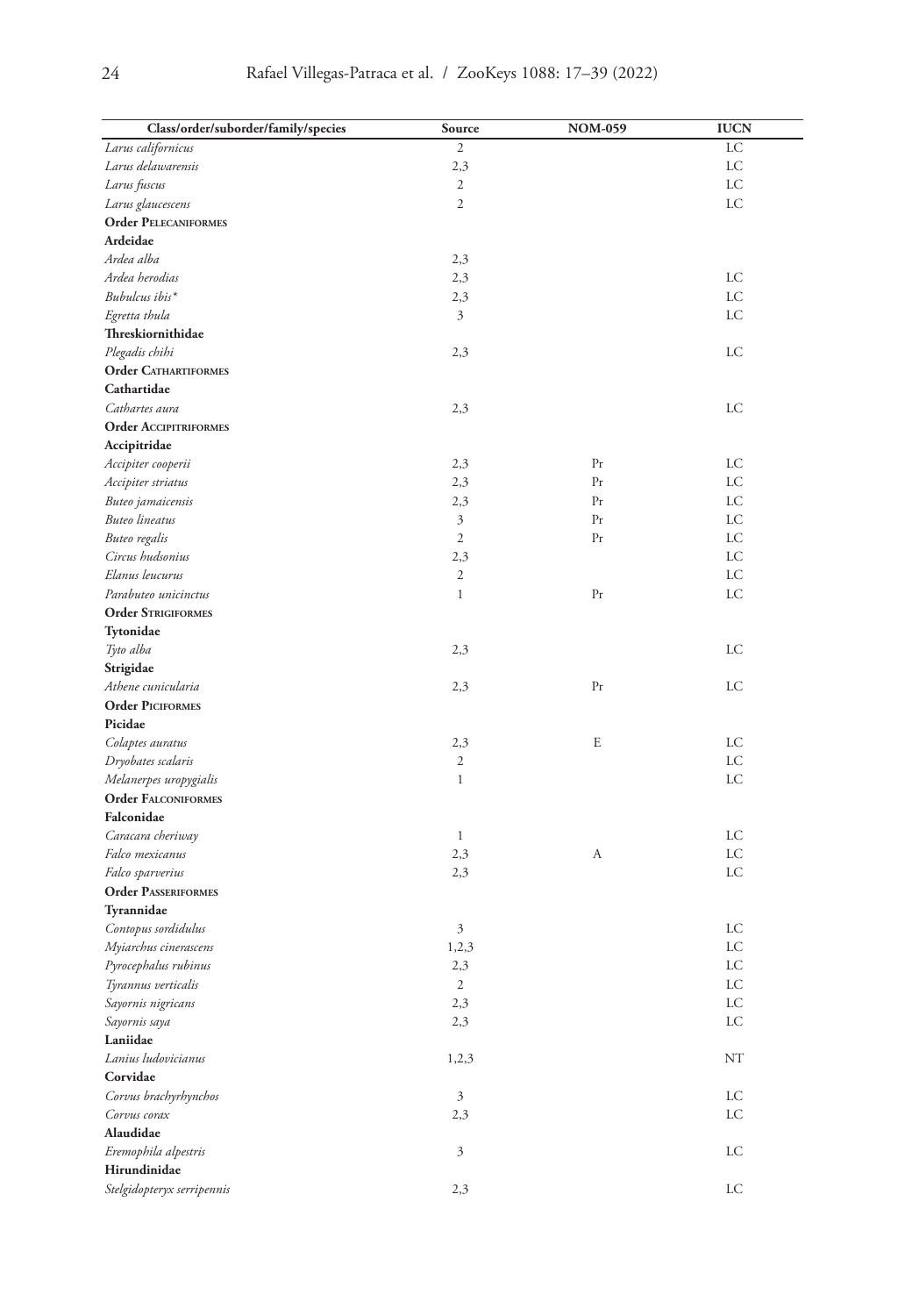| Class/order/suborder/family/species | Source         | <b>NOM-059</b> | <b>IUCN</b> |
|-------------------------------------|----------------|----------------|-------------|
| Hirundo rustica                     | 3              |                | LC          |
| Petrochelidon pyrrhonota            | 2,3            |                | LC          |
| Tachycineta bicolor                 | 2,3            |                | LC          |
| Remizidae                           |                |                |             |
| Auriparus flaviceps                 | 1,2,3          |                | LC          |
| Troglodytidae                       |                |                |             |
| Campylorhynchus brunneicapillus     | 1,2,3          |                | LC          |
| Cistothorus palustris               | 2,3            |                | LC          |
| Salpinctes obsoletus                | 1,2,3          |                | LC          |
| Thryomanes bewickii                 | 2,3            |                | LC          |
| Troglodytes aedon                   | 3              |                | LC          |
| Polioptilidae                       |                |                |             |
| Polioptila caerulea                 | 2,3            |                | LC          |
| Polioptila melanura                 | 1,2,3          |                | LC          |
| Regulidae                           |                |                |             |
| Regulus calendula                   | 2,3            |                | LC          |
| Turdidae                            |                |                |             |
| Catharus guttatus                   | $\mathfrak{2}$ |                | LC          |
| Catharus ustulatus                  | 3              |                | LC          |
| Mimidae                             |                |                |             |
| Mimus polyglottos                   | 1,2,3          |                | LC          |
| Toxostoma crissale                  | $\mathbf{1}$   |                | LC          |
| Sturnidae                           |                |                |             |
| Sturnus vulgaris*                   | 2,3            |                | LC          |
| Ptiliogonatidae                     |                |                |             |
| Phainopepla nitens                  | 1,2,3          |                | LC          |
| Passeridae                          |                |                |             |
| Passer domesticus*                  | $\mathfrak{2}$ |                | LC          |
| Motacillidae                        |                |                |             |
| Anthus rubescens                    | $\mathfrak{2}$ |                | LC          |
| Fringillidae                        |                |                |             |
| Haemorhous mexicanus                | 1,2,3          |                | LC          |
| Spinus psaltria                     | 2,3            |                | LC          |
| Passerellidae                       |                |                |             |
| Amphispiza bilineata                | 1,2,3          |                | LC          |
| Artemisiospiza belli                | 3              |                | LC          |
| Chondestes grammacus                | 2,3            |                | LC          |
| Junco hyemalis                      | $\mathbf{1}$   |                | LC          |
| Melospiza lincolnii                 | 3              |                | LC          |
| Melospiza melodia                   | 2,3            |                | LC          |
| Melozone aberti                     | 1,2,3          |                | LC          |
| Pooecetes gramineus                 | $\mathbf{2}$   |                | LC          |
| Spizella passerina                  | 1,3            |                | LC          |
| Spizella breweri                    | 1,2,3          |                | LC          |
| Zonotrichia leucophrys              | 2,3            |                | LC          |
| Icteridae                           |                |                |             |
| Agelaius phoeniceus                 | 1,2,3          |                | LC          |
| Icterus bullockii                   | 3              |                | LC          |
| Molothrus ater                      | 1,2,3          |                | LC          |
| Quiscalus mexicanus                 | 2,3            |                | LC          |
| Sturnella neglecta                  | 2,3            |                | LC          |
| Xanthocephalus xanthocephalus       | 3              |                | LC          |
| Parulidae                           |                |                |             |
| Geothlypis trichas                  | 2,3            |                | LC          |
| Leiothlypis celata                  | $\sqrt{2}$     |                | LC          |
| Leiothlypis ruficapilla             | 3              |                | LC          |
| Setophaga coronata                  | 1,2,3          |                | LC          |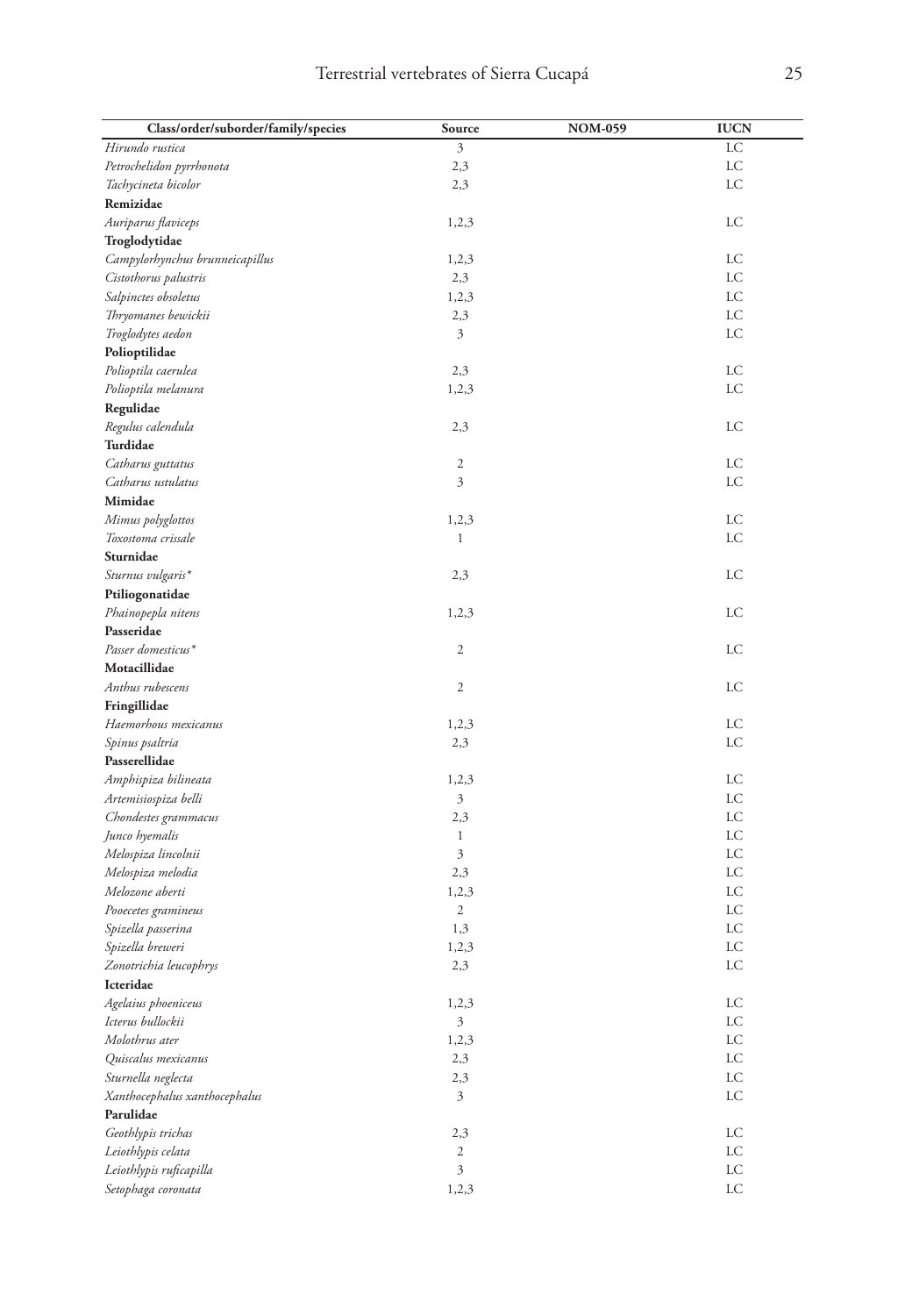| Class/order/suborder/family/species | Source       | <b>NOM-059</b> | <b>IUCN</b> |
|-------------------------------------|--------------|----------------|-------------|
| Cardinalidae                        |              |                |             |
| Passerina caerulea                  | 3            |                | LC          |
| <b>Class MAMMALIA</b>               |              |                |             |
| Order DIDELPHIMORPHIA               |              |                |             |
| Didelphidae                         |              |                |             |
| Didelphis virginiana                | 3            |                | LC          |
| Order LAGOMORPHA                    |              |                |             |
| Leporidae                           |              |                |             |
| Sylvilagus audubonii                | 3            |                | LC          |
| Lepus californicus                  | 2,3          |                | LC          |
| Order RODENTIA                      |              |                |             |
| Cricetidae                          |              |                |             |
| Neotoma lepida                      | 2,3          |                | LC          |
| Peromyscus eremicus                 | 1,2          |                | LC          |
| Peromyscus maniculatus              | 2,3          |                | LC          |
| Peromyscus crinitus                 | 1,2,3        |                | LC          |
| Geomyidae                           |              |                |             |
| Thomomys bottae                     | 3            |                | LC          |
| Sciuridae                           |              |                |             |
| Ammospermophilus leucurus           | 1,3          |                | LC          |
| Xerospermophilus tereticaudus       | 3            |                | LC          |
| Heteromyidae                        |              |                |             |
| Dipodomys deserti                   | $\mathbf{1}$ |                | LC          |
| Dipodomys merriami                  | 1,2,3        |                | LC          |
| Chaetodipus baileyi                 | $\mathbf{1}$ |                | LC          |
| Chaetodipus formosus                | 2,3          |                | LC          |
| Chaetodipus penicillatus            | 1,3          |                | LC          |
| Chaetodipus spinatus                | 1,2,3        |                | LC          |
| Perognathus longimembris            | 3            |                | LC          |
| Ondatra zibethicus                  | 3            | А              | LC          |
| <b>Order CARNIVORA</b>              |              |                |             |
| Mephitidae                          |              |                |             |
| Mephitis mephitis                   | 2            |                | LC          |
| Canidae                             |              |                |             |
| Canis latrans                       | 2,3          |                | LC          |
| Urocyon cinereoargenteus            | 3            |                | LC          |
| Vulpes macrotis                     | 3            | А              | LC          |
| Procyonidae                         |              |                |             |
| Procyon lotor                       | 3            |                | LC          |
| Felidae                             |              |                |             |
| Lynx rufus                          | 3            |                | LC          |
| <b>Order ARTIODACTYLA</b>           |              |                |             |
| <b>Bovidae</b>                      |              |                |             |
| Ovis canadensis                     | 1,2,3        | Pr             | LC          |
| Cervidae                            |              |                |             |
| Odocoileus hemionus                 | 2,3          |                | LC          |
| Order CHIROPTERA                    |              |                |             |
| Molossidae                          |              |                |             |
| Tadarida brasiliensis               | 1,3          |                | LC          |
| Eumops perotis                      | 1,3          |                | LC          |
| Vespertilionidae                    |              |                |             |
| Eptesicus fuscus                    | $\mathbf{1}$ |                | LC          |
| Macrotus californicus               | $\mathbf{1}$ |                | LC          |
| Myotis californicus                 | 3            |                | LC          |
| Myotis vivesi                       | $\mathbf{1}$ | ${\bf P}$      | VU          |
| Myotis yumanensis                   | 3            |                | ${\rm LC}$  |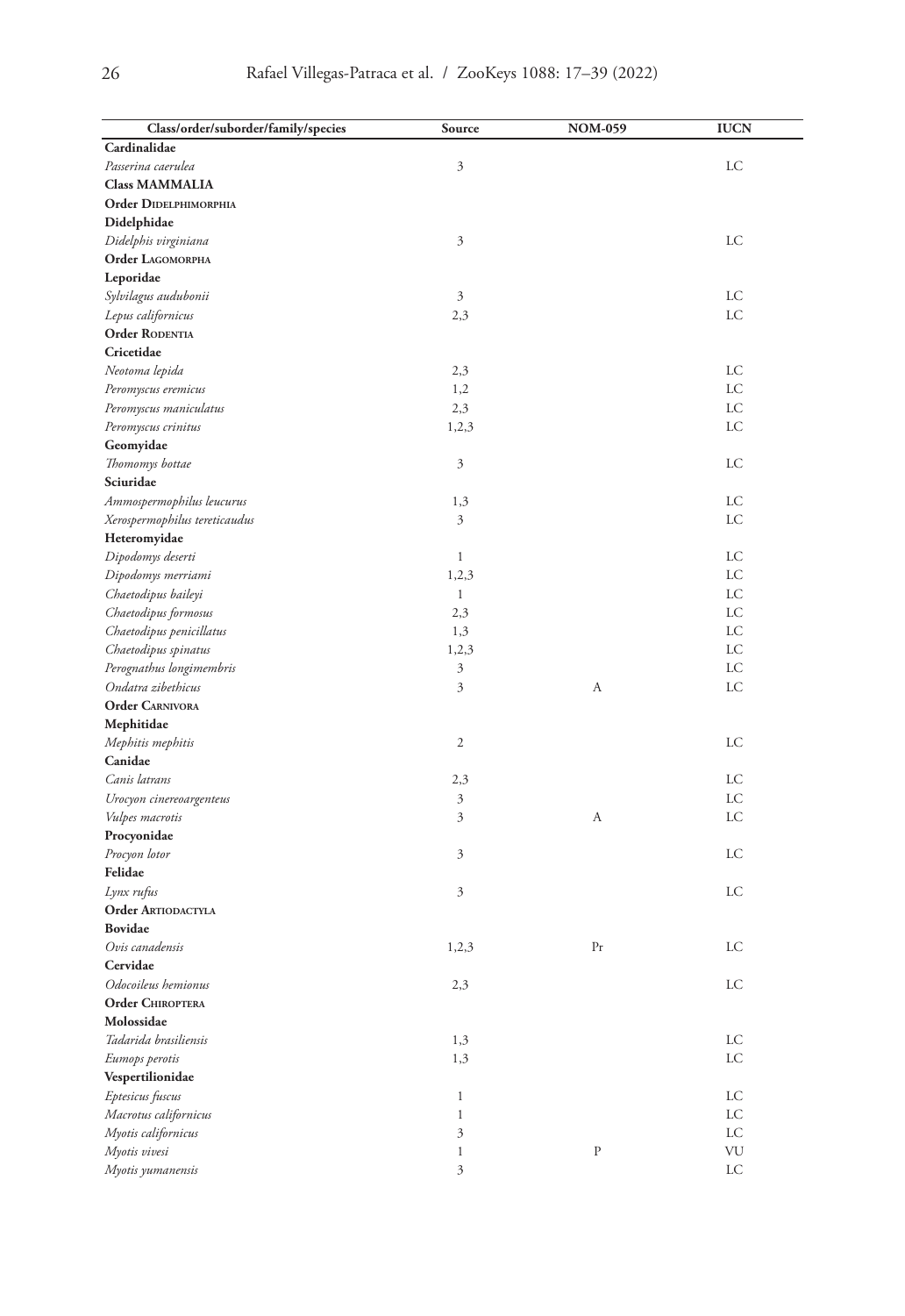| Class/order/suborder/family/species | Source                  | <b>NOM-059</b> | <b>IUCN</b> |
|-------------------------------------|-------------------------|----------------|-------------|
| Parastrellus hesperus               | 1,3                     | A              | <b>LC</b>   |
| <b>Class REPTILIA</b>               |                         |                |             |
| Order SQUAMATA                      |                         |                |             |
| Suborder Lacertilia                 |                         |                |             |
| Phrynosomatidae                     |                         |                |             |
| Callisaurus draconoides             | 1,2,3                   |                | LC          |
| Crotaphytus grismeri                | 1,3                     |                | LC          |
| Dipsosaurus dorsalis                | 3                       |                | LC          |
| Phrynosoma platyrhinos              | 3                       |                | LC          |
| Sauromalus ater                     | 3                       | Pr             | LC          |
| Sceloporus magister                 | 1,3                     |                | <b>LC</b>   |
| Urosaurus graciosus                 | 3                       |                | <b>LC</b>   |
| Urosaurus ornatus                   | $\overline{\mathbf{3}}$ |                | <b>LC</b>   |
| Uta stansburiana                    | 1,2,3                   | A              | LC          |
| Teiidae                             |                         |                |             |
| Aspidoscelis tigris                 | 1,2,3                   |                | LC          |
| <b>Suborder Serpentes</b>           |                         |                |             |
| Colubridae                          |                         |                |             |
| Masticophis flagellum               | 1                       | A              | LC          |
| Natricidae                          |                         |                |             |
| Thamnophis marcianus                | 1                       | А              | LC          |
| Viperidae                           |                         |                |             |
| Crotalus cerastes                   | 1,2                     | Pr             | LC          |
| Crotalus mitchellii                 | $\mathbf{1}$            | Pr             | LC          |

**Table 2.** Number of orders, families, genera, and species of birds, mammals and reptiles recorded in Sierra Cucapá and six NPAs of northern Baja California: Parque Nacional Constitución de 1857, Reserva de la Biosfera del Alto Golfo de California (RBAGC), Humedales Remanentes del Río Colorado (HDRC), Sistema de Humedales Remanentes del Río Colorado (SHRRC), Laguna Hanson, Rodeo del Rey (community).

| NPA/region        | Taxonomic group | Orders | <b>Families</b> | Genera | <b>Species</b> |
|-------------------|-----------------|--------|-----------------|--------|----------------|
| Sierra Cucapá     | <b>Birds</b>    | 15     | 38              | 83     | 102            |
|                   | Mammals         | 6      | 14              | 26     | 34             |
|                   | Reptiles        |        | 5               | 12     | 14             |
| Constitución 1857 | <b>Birds</b>    | 18     | 45              | 116    | 174            |
|                   | Mammals         | 8      | 19              | 41     | 63             |
|                   | Reptiles        | 1      | 15              | 30     | 48             |
| <b>RBAGC</b>      | <b>Birds</b>    | 22     | 58              | 174    | 320            |
|                   | Mammals         | 8      | 21              | 42     | 58             |
|                   | Reptiles        | 2      | 13              | 32     | 46             |
| <b>HDRC</b>       | <b>Birds</b>    | 20     | 50              | 139    | 217            |
|                   | Mammals         | 7      | 13              | 26     | 30             |
|                   | Reptiles        | 2      | 10              | 17     | 21             |
| <b>SHRRC</b>      | <b>Birds</b>    | 20     | 49              | 145    | 241            |
|                   | Mammals         | 6      | 10              | 18     | 24             |
|                   | Reptiles        | 1      | 12              | 25     | 28             |
| Laguna Hanson     | <b>Birds</b>    | 18     | 44              | 110    | 165            |
|                   | Mammals         | 7      | 15              | 26     | 39             |
|                   | Reptiles        |        | 12              | 20     | 31             |
| Rodeo del Rey (C) | Birds           | 15     | 36              | 68     | 90             |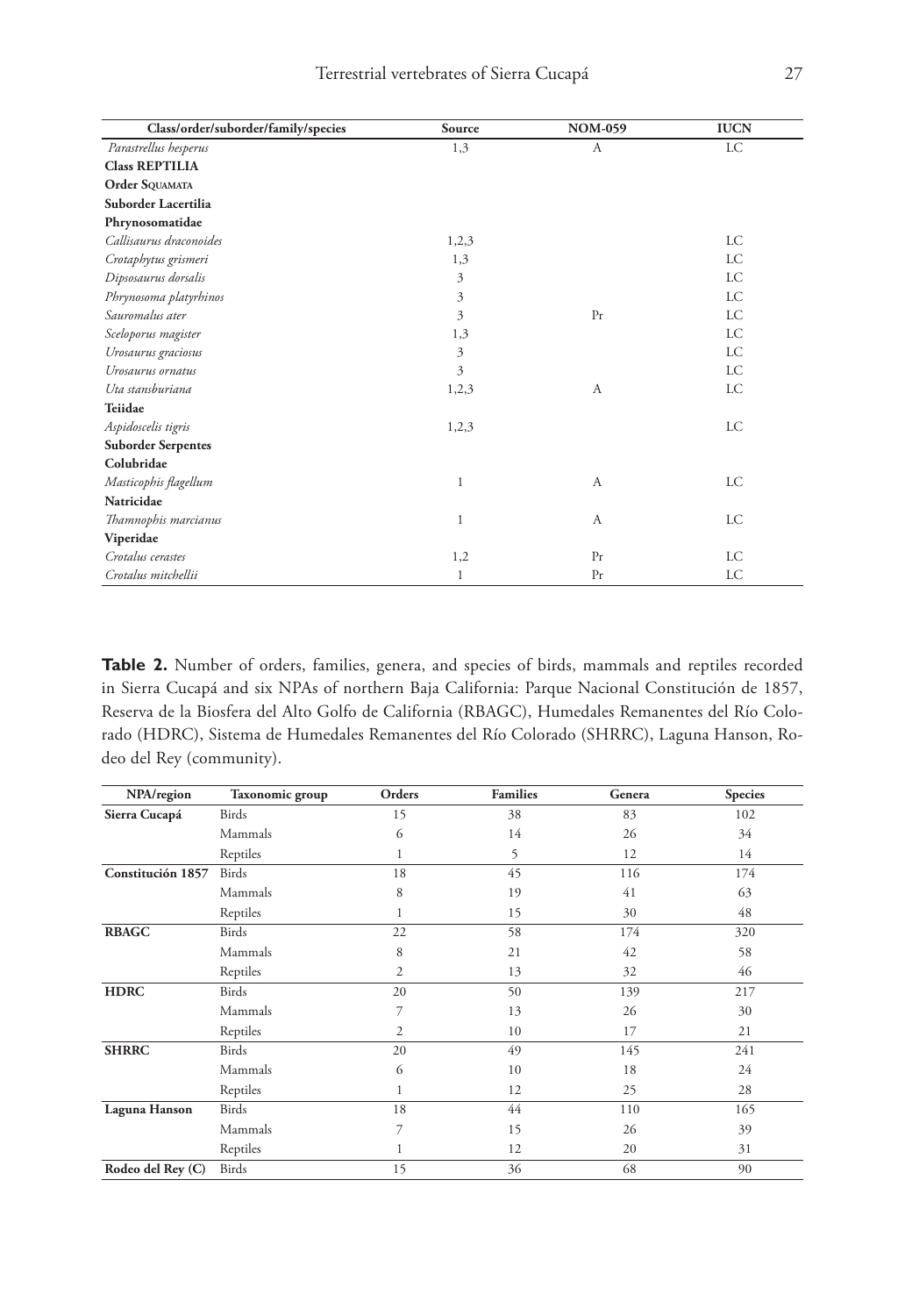

**Figure 2.** Differences in species composition between Cucapá and the NPAs **A** birds **B** mammals **C** reptiles. Total difference in species composition (β<sub>iac</sub>; complete bar), proportion of the difference due to species turnover ( $\beta_{i_m}$ ; black portion of bar) and proportion of the difference due to nestedness ( $\beta_{i_m}$ ; gray portion of bar).

In terms of number of records and locations, birds are the best represented group in the study area, followed by mammals, while reptiles are the group with the fewest records. The records are located mainly in the south, southeast, and central-west parts of the study area, covering the entire elevation range of Cucapá, while wide high areas with rugged terrain in the western portion, the northern area, and some low and flat areas to the east lack records (Fig. 1).

According to SEMARNAT (2010), 21 of the vertebrate species reported here are included in some risk of extinction category. In the case of birds, two species are Threatened, seven are Subject to Special Protection, and one is Probably Extinct in the Wild. For mammals, two species are Threatened, one is Subject to Special Protection, and one is Endangered. In the case of reptile species, four are Threatened and three are Subject to Special Protection. According to the IUCN Red List, only one species of mammal is Vulnerable (Table 1).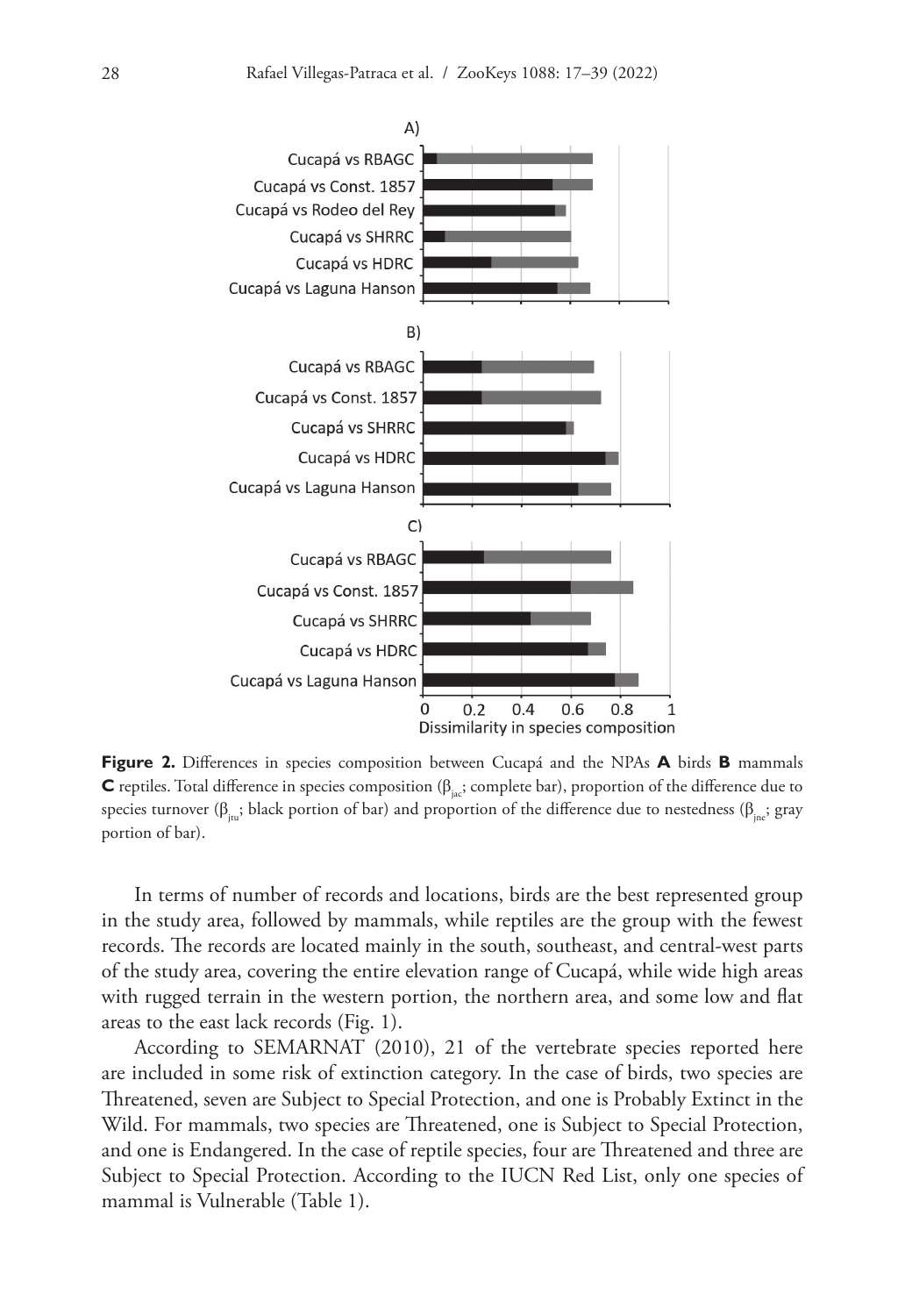# Comparison of species richness and composition with natural protected areas

Bird species richness in Cucapá (102 spp.) is higher than richness in community NPA Rancho Rodeo del Rey (90 spp.), but lower than in the rest of the NPAs. Mammal species richness in Cucapá (34 spp.) is higher than in HDRC (30 spp.) and SHRRC (24 spp.), but lower than in the rest of the NPAs. For reptiles, species richness in Cucapá (14 spp.) was lower than for all NPAs (Table 2). The largest differences in bird species composition were between the community NPA Rodeo del Rey and RBAGC, Constitución de 1857, and Laguna Hanson ( $\beta_{\text{inc}} = 0.72$  in all cases; Table 3A); for mammal and reptile species, the largest differences were between Laguna Hanson and HDRC  $(\beta_{\text{inc}} = 0.81 \text{ and } 0.89 \text{ respectively};$  Table 3B, C). The lowest total difference in species composition of birds, mammals and reptiles were between Laguna Hanson and Constitución de 1857 NPA ( $\beta_{\text{inc}}$  = 0.08, 0.42 and 0.34, respectively; Table 3A–C).

Total differences in species composition  $(\beta_{i\alpha})$  between Cucapá and the NPAs ranged between 0.58–0.69 for birds (Table 3A; Fig. 2A), 0.61–0.79 for mammals (Table 3B; Fig. 2B), and 0.69–0.87 for reptiles (Table 3C; Fig. 2C). The differences in species composition between Cucapá and the NPAs were mainly explained by turnover of species in the comparisons with Laguna Hanson, Rodeo del Rey and Constitución 1857, in the case of birds ( $\beta_{\text{in}} = 0.55$ , 0.54, 0.53, respectively; Table 3A; Fig. 2A), for mammals in the comparisons with Laguna Hanson, HDRC and SHRRC ( $\beta_{\text{in}} = 0.62$ , 0.74, 0.58, respectively; Table 3B; Fig. 2B), and for reptiles in the comparisons with

**Table 3.** Differences in species composition between pairs of sites. A birds B mammals C reptiles. The values outside the parentheses correspond to the total difference in species composition ( $\beta_{i\alpha}$ ), the first value inside the parentheses indicates the difference due to species turnover  $(\beta_{\text{in}})$  and the second value indicates the proportion due to nestedness  $(\beta_{\text{ine}})$ .

|                    | Sierra Cucapá     | Laguna Hanson                                                                             | <b>HDRC</b>                         | <b>SHRRC</b> | <b>Const. 1857</b>                                                                                          | <b>RBAGC</b> |
|--------------------|-------------------|-------------------------------------------------------------------------------------------|-------------------------------------|--------------|-------------------------------------------------------------------------------------------------------------|--------------|
| $\bf{A}$           |                   |                                                                                           |                                     |              |                                                                                                             |              |
| Laguna Hanson      | $0.68(0.55+0.13)$ |                                                                                           |                                     |              |                                                                                                             |              |
| <b>HDRC</b>        |                   | $0.63(0.28+0.35)$ $0.62(0.53+0.09)$                                                       |                                     |              |                                                                                                             |              |
| <b>SHRRC</b>       |                   | $0.60(0.09+0.51)$ $0.59(0.44+0.15)$ $0.31(0.25+0.06)$                                     |                                     |              |                                                                                                             |              |
| <b>Const. 1857</b> |                   | $0.69(0.53+0.16)$ $0.08(0.02+0.06)$ $0.61(0.54+0.07)$ $0.56(0.44+0.13)$                   |                                     |              |                                                                                                             |              |
| <b>RBAGC</b>       |                   | $0.69(0.06+0.63)$ $0.61(0.29+0.32)$ $0.33(0.02+0.31)$ $0.33(0.12+0.21)$ $0.60(0.31+0.29)$ |                                     |              |                                                                                                             |              |
| Rodeo del Rev      |                   |                                                                                           |                                     |              | $0.58(0.54+0.04)$ $0.72(0.55+0.17)$ $0.58(0.02+0.56)$ $0.64(0.08+0.56)$ $0.72(0.53+0.19)$ $0.72(0.02+0.70)$ |              |
| B)                 |                   |                                                                                           |                                     |              |                                                                                                             |              |
| Laguna Hanson      | $0.75(0.62+0.13)$ |                                                                                           |                                     |              |                                                                                                             |              |
| <b>HDRC</b>        |                   | $0.79(0.74+0.05)$ $0.81(0.78+0.03)$                                                       |                                     |              |                                                                                                             |              |
| <b>SHRRC</b>       |                   | $0.61(0.58+0.03)$ $0.79(0.70+0.09)$ $0.65(0.59+0.06)$                                     |                                     |              |                                                                                                             |              |
| <b>Const. 1857</b> |                   | $0.72$ $(0.24+0.48)$ $0.42$ $(0.05+0.37)$ $0.76$ $(0.57+0.19)$ $0.72$ $(0.34+0.38)$       |                                     |              |                                                                                                             |              |
| <b>RBAGC</b>       |                   | $0.69(0.24+0.45)$ $0.78(0.70+0.08)$ $0.54(0.12+0.42)$ $0.64(0.15+0.49)$ $0.59(0.56+0.03)$ |                                     |              |                                                                                                             |              |
| $\mathbf{C}$       |                   |                                                                                           |                                     |              |                                                                                                             |              |
| Laguna Hanson      | $0.87(0.78+0.09)$ |                                                                                           |                                     |              |                                                                                                             |              |
| <b>HDRC</b>        |                   | $0.74(0.67+0.07)$ 0.89 $(0.86+0.03)$                                                      |                                     |              |                                                                                                             |              |
| <b>SHRRC</b>       |                   | $0.69(0.44+0.24)$ $0.77(0.75+0.02)$ $0.63(0.52+0.11)$                                     |                                     |              |                                                                                                             |              |
| <b>Const. 1857</b> | $0.85(0.60+0.25)$ | $0.34(0+0.34)$                                                                            | $0.84(0.71+0.13)$ $0.63(0.44+0.19)$ |              |                                                                                                             |              |
| <b>RBAGC</b>       |                   | $0.76(0.25+0.51)$ $0.83(0.78+0.05)$ $0.64(0.18+0.46)$ $0.62(0.40+0.22)$ $0.70(0.69+0.01)$ |                                     |              |                                                                                                             |              |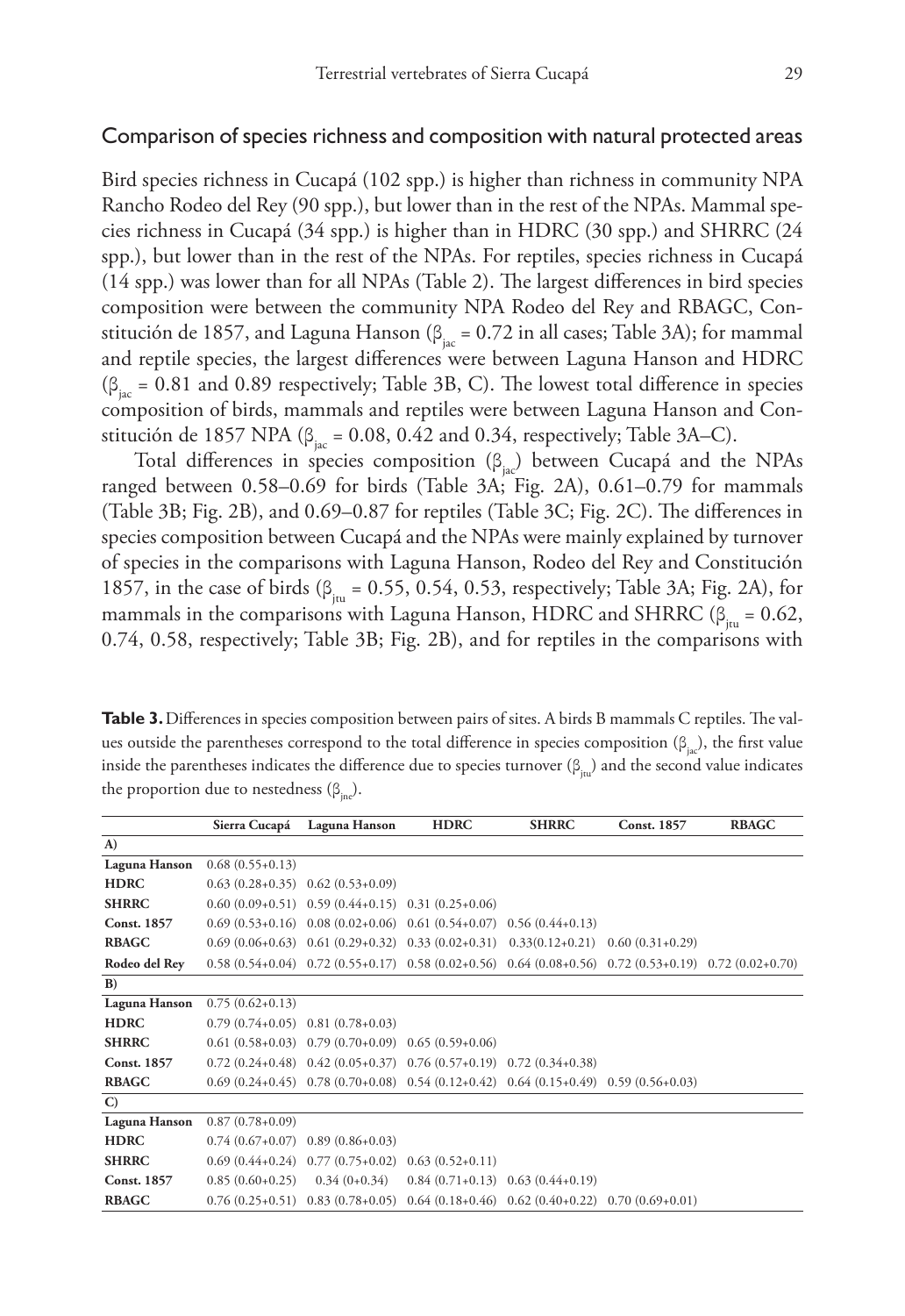Laguna Hanson, HDRC, SHRRC, and Constitución 1857 ( $\beta_{\text{im}} = 0.78, 0.67, 0.44$ and 0.60, respectively; Table 3C; Fig. 2C). In contrast, the differences in composition were mainly explained by nestedness in the comparisons between Cucapá and HDRC, SHRRC, and RBAGC for birds ( $\beta_{\text{ine}} = 0.35$ , 0.51, 0.63, respectively; Table 3A; Fig. 2A), for mammals in the comparisons between Cucapá with Constitución 1857 and RBAGC ( $\beta_{\text{inc}} = 0.48, 0.45$  respectively; Table 3B; Fig. 2B) and for reptiles only in the comparison between Cucapá and RBAGC ( $β_{\text{ine}} = 0.51$ ; Table 3C; Fig. 2C).

# **Discussion**

To our knowledge, this is the first study that integrates information on the diversity of terrestrial vertebrates that inhabit Cucapá and analyzes its conservation value. Our results indicate that Cucapá is home to a considerable number of bird, mammal, and reptile species. The number of species recorded in Cucapá represent 22% of the 473 bird species (Erickson et al. 2013), 48.5% of the 70 species of mammals (Guevara-Carrizales et al. 2016), and 14% of the 99 reptile species (Hollingsworth et al. 2015) reported from Baja California state. These percentages take on a greater importance considering that Cucapá occupies only 0.5% of the state.

The geographic distribution of bird, mammal, and reptile records available through GBIF, iNaturalist, and eBird indicates that large areas of Cucapá remain unexplored. Furthermore, some nearby NPAs (e.g. Parque Nacional Constitución de 1857 and Laguna Hanson) hold greater richness in considerably smaller areas. Thus, we consider that species richness of terrestrial vertebrates in Cucapá might actually be higher than what we report here, especially considering that at least 41, five, and 14 additional species of birds, mammals, and reptiles respectively have been recorded in nearby locations (Hathaway 2000; Guevara-Carrizales et al. 2013) and could inhabit Cucapá. Further efforts in unexplored areas of Cucapá are needed to complement the biological inventory of terrestrial vertebrates presented here. Population-level studies in the region, especially of threatened and endangered species, would be desirable to deepen our understanding of the conservation value of this region. Considering that the lowest elevation of Cucapá is essentially at sea level, future studies could consider climate change predictions in order to evaluate the persistence of species under future scenarios (e.g. with reptiles, see Lara-Reséndiz et al. 2021; Pérez-Delgadillo et al. 2021).

The inclusion of records from three different data sources provided complementary contributions to the inventory of Cucapá. The high percentage of bird, mammal, and reptile species recorded during fieldwork (78%, 79%, and 71%, respectively) and the percentage of species recorded exclusively by this method (20% for birds, 35% for mammals, and 35.7% for reptiles) indicate the importance of field sampling efforts to the species inventory for this relatively unexplored area. It also suggests the need for further fieldwork in areas that still lack information, but seasonal variations in species composition and overall activity should be considered. In the case of birds, for instance, seasonal changes are particularly marked due to migratory processes (Dane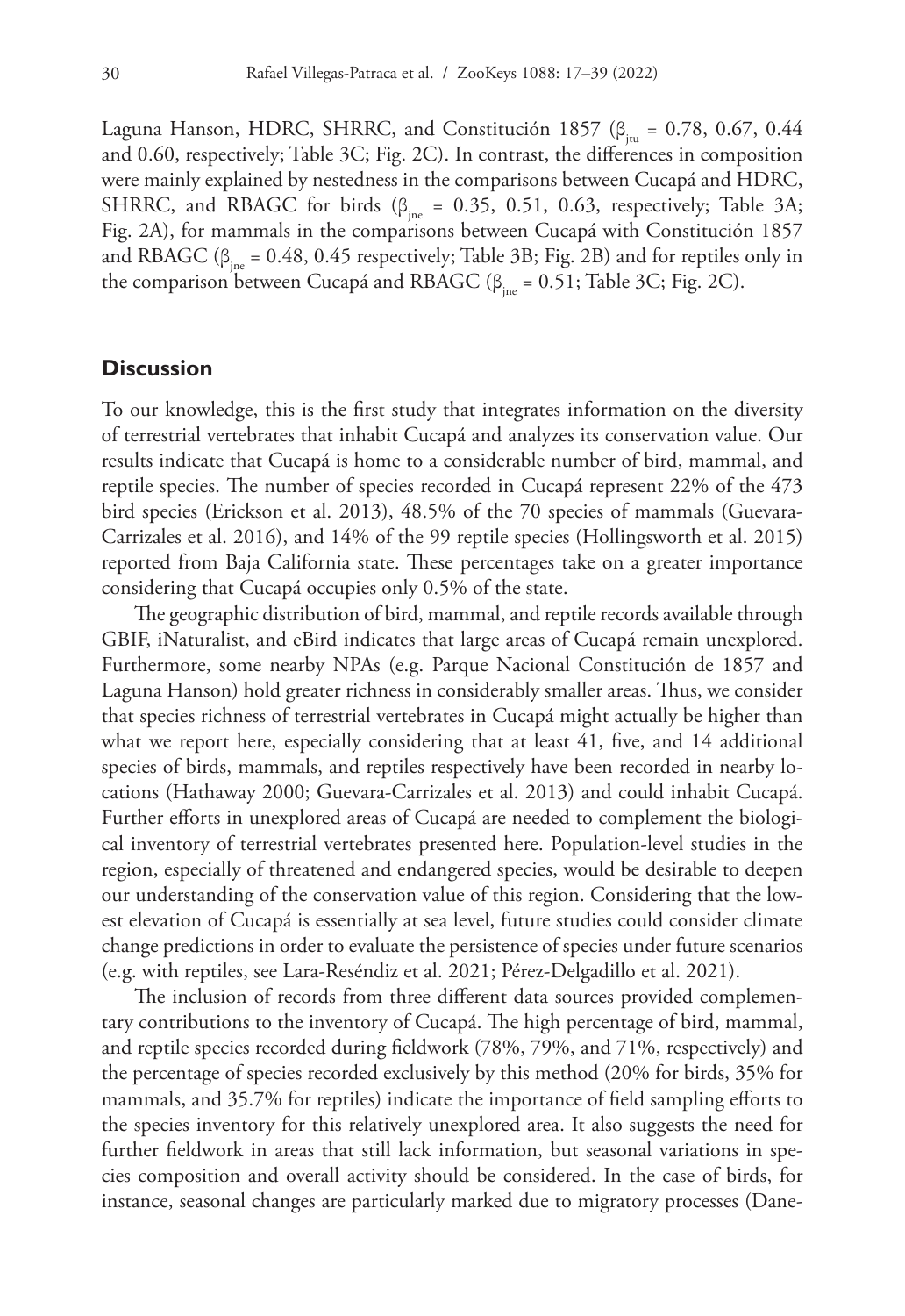mann et al. 2002). The contribution of records from citizen science platforms was notable for birds, with 76% of all species that we recorded being reported there, and 18% of species recorded exclusively with this data source. This demonstrates the utility of such platforms for studies that integrate knowledge of species diversity and that evaluate the conservation value of areas that are poorly explored and of which little is known of their flora and fauna (Schmiedel et al. 2016). The effectiveness and precision of birdwatchers, for example on the eBird platform, have been linked to the experience and high level of interest in the group, since the identification skills of the participants have been inferred to be as good as those of ornithologists with scientific training (Lukyanenko et al. 2016).

The number of species listed in the NOM-059 (Table 1) highlights the value of Cucapá as an important area in the region for the conservation of terrestrial vertebrates. In the case of birds, it is particularly important for the presence of raptor species threatened with extinction (genera *Accipiter*, *Buteo*, *Parabuteo*, and *Athene*), and of species considered threatened throughout North America such as *Athene cunicularia* and *Lanius ludovicianus* (CCA 2000; SEMARNAT 2010), since several of these migrant species require natural areas along their migration route. For mammals, it is worth highlighting the presence in Cucapá of threatened species that need large areas of land due to their environmental requirements, such as *Ovis canadensis* (SEMAR-NAT 2010), which is considered a flagship species in the arid-mountainous ecosystems of Mexico (SPABC 2012) and whose Peninsular subspecies (*Ovis canadensis nelsoni*) is considered Endangered in the USA according to the U.S. Fish and Wildlife Service (<https://ecos.fws.gov/ecp/species/4970>). Cucapá is thus important for the conservation of this species in situ because of the extension of habitat it conserves and because it connects parts of the Sistema de Humedales Remanentes del Río Colorado located to the west and east of Cucapá (Fig. 1). In the case of reptiles, besides the presence of four Threatened and three Subject to Special Protection species, there is one particular species not listed neither in the IUCN or NOM-059 which we consider makes Cucapá a priority area for conservation. This is *Crotaphytus grismeri*, a lizard endemic to Cucapá and Sierra El Mayor (McGuire 1994), which is another unprotected mountainous area south of Cucapá. Therefore, *C. grismeri* is not included in any NPA (Ramírez-Acosta et al. 2012). This illustrates that there is no need to wait until a species with particular ecological requirements is considered to be under a risk category to start protecting it.

The diversity of vertebrates and the number of species under risk categories reported in this study suggest that Cucapá represents an important conservation region and an opportunity for biological conservation in the northern Peninsula. Currently, Cucapá is not under any legal protection scheme and is therefore not within the NPAs system, not even within the priority terrestrial regions of the state of Baja California (Arriaga et al. 2000a, 2000b) or any other initiative that would provide for its protection in the future. Both in the interior and in the surroundings of the Sierra, various anthropogenic activities threaten its biodiversity (e.g. mining, agriculture, off-road racing, and illegal looting of species for sale; Mellink 1995). Additionally, the recently approved Proyecto Integral EcoZoneMX will allow activities that include mining, com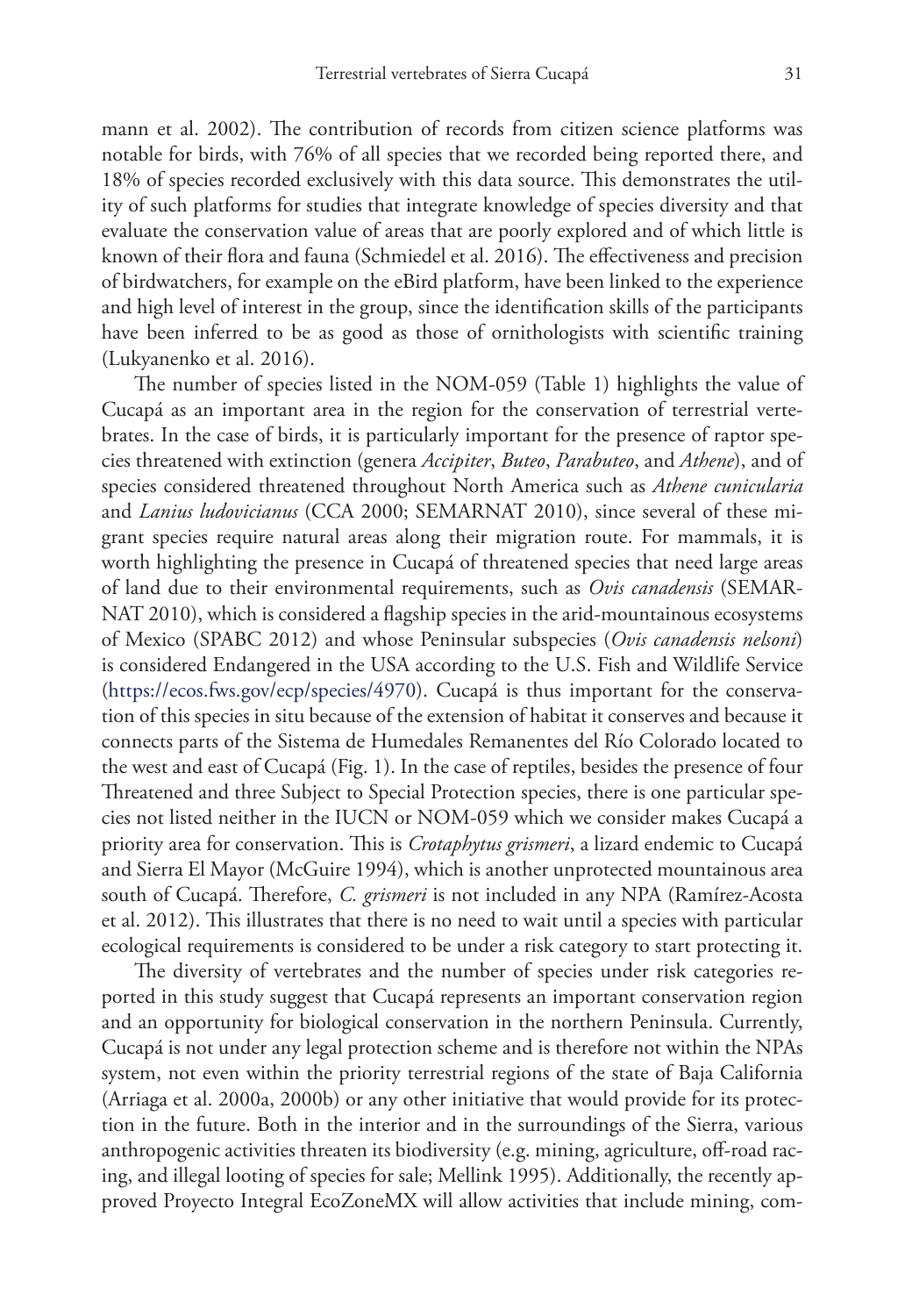mercial construction, and a photovoltaic farm in an area of 14,782 ha (VRM 2015) that overlaps with more than 40% of Cucapá, which would have considerable negative effects on its biodiversity.

# Comparison of species richness and composition with NPAs

For the three groups of vertebrates evaluated here, species richness in Cucapá is not higher than in the nearby NPAs with biological information (Table 2). However, we found that the difference in species composition between Cucapá and the NPAs is greater even than the differences between pairs of NPAs and, for each group, we also found a high species turnover between Cucapá and three or more NPAs (Table 3). This indicates that Cucapá offers a complementary conservation value to the NPAs system in the northern Peninsula. Thanks to its location, Cucapá can forms a biological corridor in the northern Peninsula in conjunction with the closest NPAs in the region (RBAGC, HDRC, and SHRRC), and with other unprotected natural areas such as Sierra El Mayor. If Cucapá were protected, this corridor would favor 1) the conservation of resident species populations (particularly those with small distribution ranges or that are endemic to this region, e.g. *Crotaphytus grismeri*), and 2) the transit of migrants (e.g. birds and certain species of bats), and of mammalian species with wide distribution ranges (e.g. bighorn sheep and mule deer).

Several studies have evaluated the role that the NPAs system in the northern Peninsula has for the conservation of biodiversity in the state of Baja California (Riemann and Ezcurra 2005; Lovich et al. 2009; Ramírez-Acosta et al. 2012) and north of it (White et al. 2006; Barrows et al. 2013). These studies, however, did not include, or included tangentially, Ramsar sites, private or community NPAs, or natural areas that are not formally protected, such as Cucapá. This is possibly due to a lack of information about the biological diversity that inhabits these spaces. For example, for the private NPA Rancho Rodeo del Rey and the community NPA El Doctor, we did not find species records for any of the vertebrate groups evaluated here (Table 2). Therefore, we recommend further studies to collect biological information for these sites. Considering that this region is subject to multiple threats as habitat modification, pollution, introduction of exotic species, and other processes that are affecting ecosystems (Valdés-Casillas et al. 1998; Quintero-Núñez and Moncada-Aguilar 2008; Rosete-Vergés et al. 2008; Andreu-Soler et al. 2014), we consider crucial that all NPAs are included in future evaluations of the conservation potential in the northern Peninsula, regardless of their type of governance. Other studies have shown that non-government NPAs can have considerable complementarity with government NPAs, and that they contribute to secure the protection of a higher proportion of biodiversity (Ochoa-Ochoa et al. 2009; Muench and Martínez-Ramos 2016; García-Bañuelos et al. 2020).

The current situation of Cucapá should draw attention of the urgent need to implement strategies for the conservation of its biodiversity. Among the activities that have been effective at slowing the deterioration of other unprotected areas with high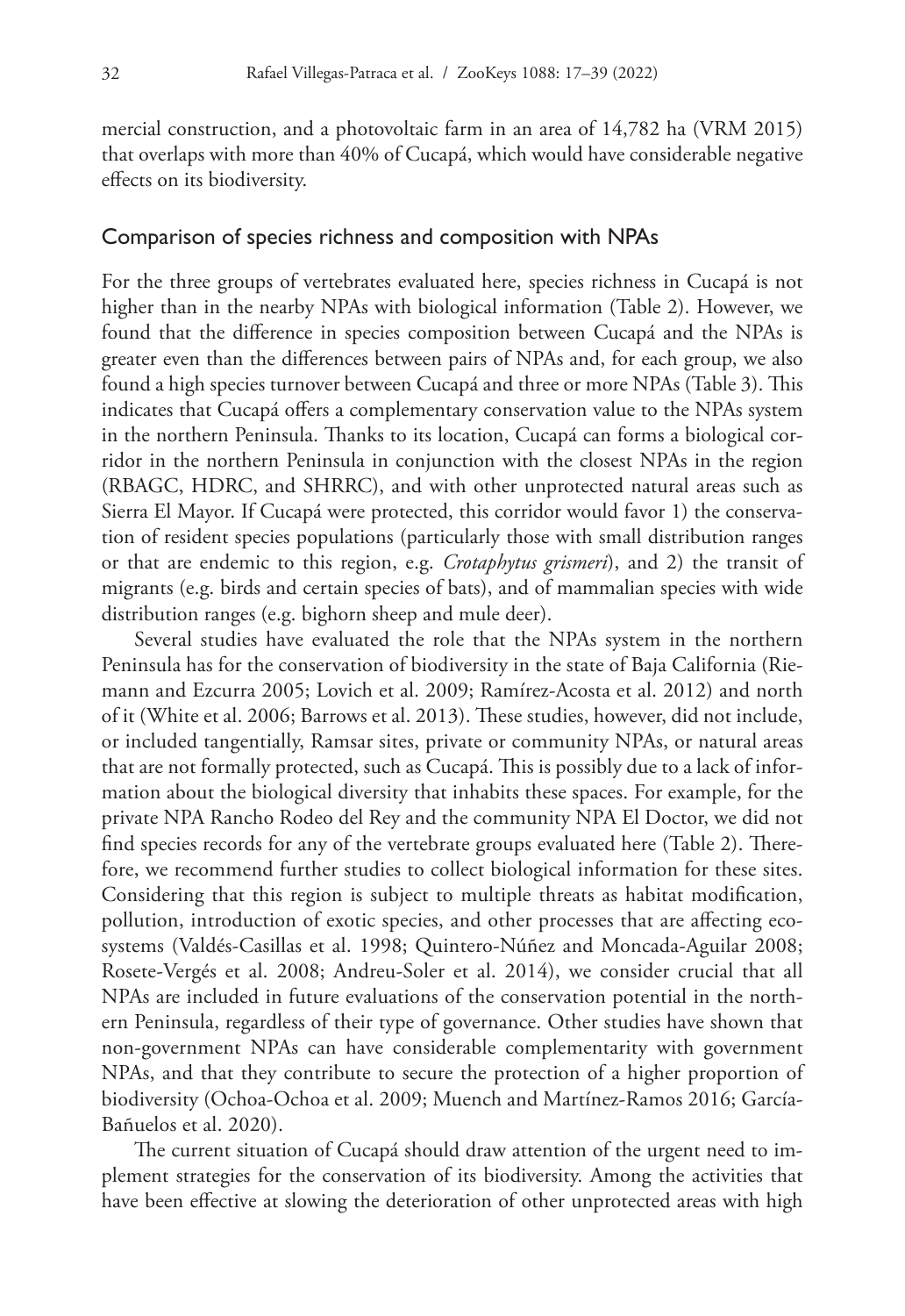biological diversity are the establishment of NPAs under non-government administration. Some examples include the Wildlife Management and Sustainable Use Units (UMA from its name in Spanish; Gallina-Tessaro et al. 2009; Pozo-Montuy et al. 2017), private NPAs (Ortiz-Lozada et al. 2017; Villegas-Patraca et al. 2020), and community NPAs (Urquiza-Haas et al. 2011). It would be desirable to promote these alternatives for Cucapá.

# **Conclusions**

We found that Cucapá harbors high bird, mammal, and reptile species richness. Considering the number and size of unexplored areas, as well as the cryptic behavior and generally low detection probabilities of some species or groups (e.g. reptiles), species richness could be even higher than what we report here. The Cucapá Sierra has a particular species composition of the three groups of vertebrates, with high species turnover with three or more NPAs, and it harbors several species in risk extinction categories as well as endemic species. Taken together, these characteristics indicate that Cucapá has a complementary conservation value to the NPAs system of a region that has been severely transformed by various human activities. The lack of records in certain areas indicates the need to carry out further fieldwork to complement the species inventory reported here. In terms of conservation, we recommend the urgent establishment of strategies for the protection of Cucapá and its biodiversity.

# **Acknowledgements**

We thank the technical staff of Unidad de Servicios Altamente Especializados del Instituto de Ecología, A.C. for help with fieldwork. Thanks are extended to Paulina García for producing the map. Milton Díaz Toribio, Rosaura Valdez and Sergio Cabrera provided helpful suggestions that improved this manuscript. Margaret Schroeder revised the English of the manuscript. The authors have no funding, and no conflicts of interest to report.

# **References**

- Alemán-Nava GS, Casiano-Flores VH, Cárdenas-Chávez DL, Díaz-Chavez R, Scarlat N, Mahlknecht J, Dallemand J, Parra R (2014) Renewable energy research progress in Mexico: a review. Renewable and Sustainable Energy Reviews 32: 140–153. [https://doi.org/10.1016/j.](https://doi.org/10.1016/j.rser.2014.01.004) [rser.2014.01.004](https://doi.org/10.1016/j.rser.2014.01.004)
- Andreu-Soler A, Ruiz-Campos G, Varela-Romero A (2014) Impacto de los peces exóticos sobre la condición somática del pez en peligro de extinción *Cyprinodon macularius* (Cyprinodontiformes: Cyprinodontidae) en la cuenca baja del Río Colorado. In: Low-Pfeng AM,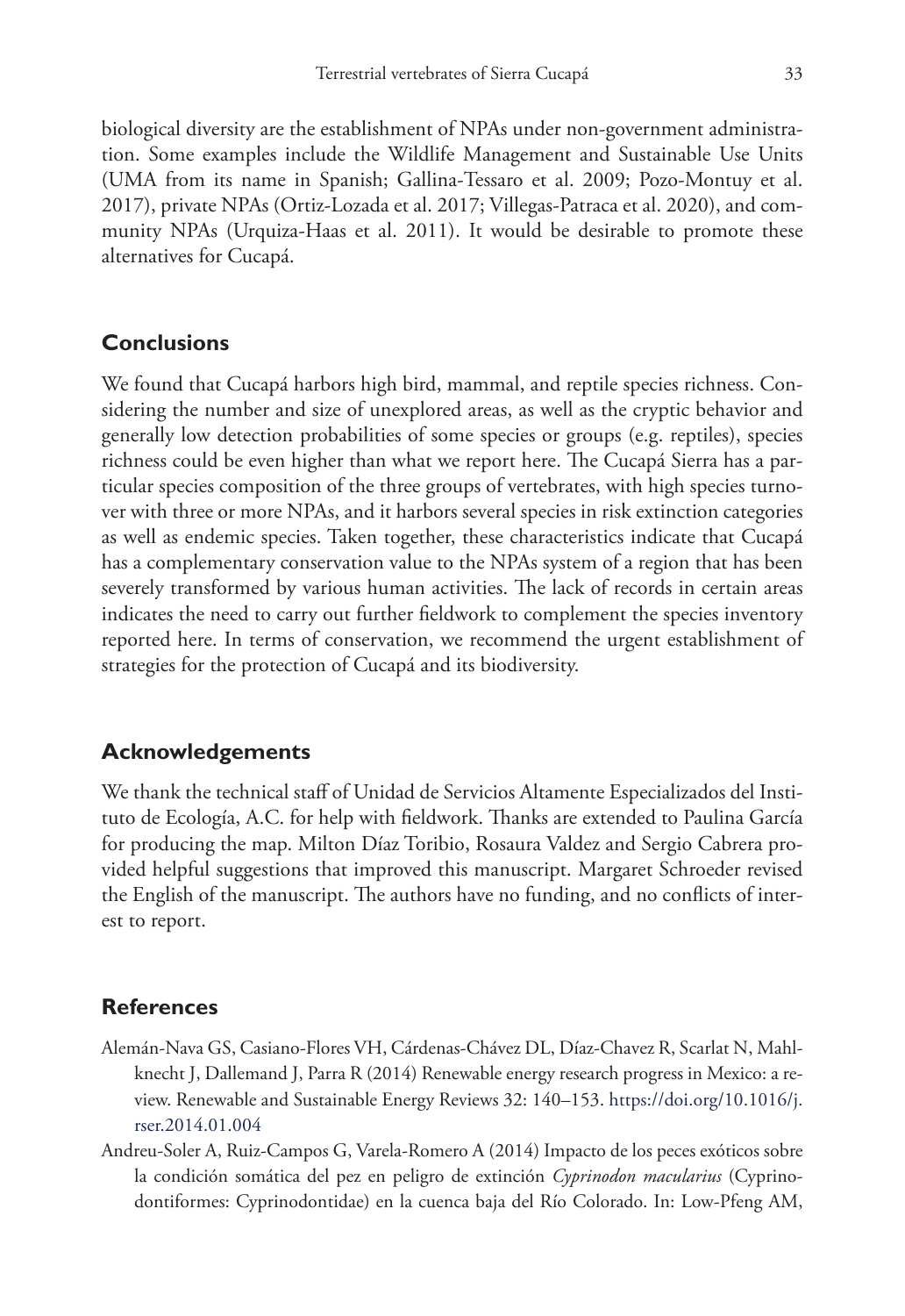Quión PA, Peters-Recagno EM (Eds) Especies Invasoras Acuáticas: Casos de Estudio en Ecosistemas de México. Secretaría de Medio Ambiente y Recursos Naturales, Instituto de Ecología y Cambio Climático, University of Prince Edward Island. Distrito Federal, México, 493–521.

- Arriaga L, Espinoza JM, Aguilar C, Martínez E, Gómez L, Loa E (Coordinators) (2000a) Mapa de Regiones Terrestres Prioritarias de México. Escala de trabajo 1:1 000 000. Comisión Nacional para el Conocimiento y uso de la Biodiversidad, México. [http://www.conabio.](http://www.conabio.gob.mx/conocimiento/regionalizacion/doctos/Tmapa.html) [gob.mx/conocimiento/regionalizacion/doctos/Tmapa.html](http://www.conabio.gob.mx/conocimiento/regionalizacion/doctos/Tmapa.html)
- Arriaga L, Espinoza JM, Aguilar C, Martínez E, Gómez L, Loa E (Coordinators) (2000b) Regiones Terrestres Prioritarias para la Conservación. México, Comisión Nacional para el Conocimiento y uso de la Biodiversidad, México. [http://www.conabio.gob.mx/conocimiento/](http://www.conabio.gob.mx/conocimiento/regionalizacion/doctos/terrestres.html) [regionalizacion/doctos/terrestres.html](http://www.conabio.gob.mx/conocimiento/regionalizacion/doctos/terrestres.html)
- Barrows CW, Gadsden H, Fisher M, García-De la Peña C, Castañeda G, López-Corrujedo H (2013) Patterns of lizard species richness within National Parks and biosphere reserves across North America's deserts. Journal of Arid Environments 95: 41–48. [https://doi.](https://doi.org/10.1016/j.jaridenv.2013.03.012) [org/10.1016/j.jaridenv.2013.03.012](https://doi.org/10.1016/j.jaridenv.2013.03.012)
- Baselga A, Orme CDL (2012) Betapart: an R package for the study of beta diversity. Methods in Ecology and Evolution 3(5): 808–812. [https://doi.org/10.1111/j.2041-](https://doi.org/10.1111/j.2041-210X.2012.00224.x) [210X.2012.00224.x](https://doi.org/10.1111/j.2041-210X.2012.00224.x)
- Bibby CJ, Burgess ND, Hill D (1992) Bird Census Techniques. Academic Press, London, 257 pp.
- Bradley RD, Francis JQ, Platt II RN, Soniat JT, Álvarez D, Lindsey LL (2019) Mitochondrial DNA Sequence data indicate evidence for multiple species within *Peromyscus maniculatus*. Special Publications of the Museum of Texas Tech University 70: 1–59. [https://www.depts.](https://www.depts.ttu.edu/nsrl/publications/downloads/SP70.pdf) [ttu.edu/nsrl/publications/downloads/SP70.pdf](https://www.depts.ttu.edu/nsrl/publications/downloads/SP70.pdf)
- Carrillo E, Wong G, Cuarón AD (2000) Monitoring mammal populations in Costa Rican protected areas under different hunting restrictions. Conservation biology 14(6): 1580–1591. <https://doi.org/10.1111/j.1523-1739.2000.99103.x>
- CCA (Comisión para la Cooperación Ambiental de América del Norte) (2000) Conservación de la biodiversidad. Conservación de las especies migratorias y transfronterizas de América del Norte. Conservación de especies de preocupación común en América del Norte. Commission for Environmental Cooperation, Montreal, 98 pp. <http://www.cec.org>
- Chora-Salvador JM (2003) Análisis Cinemático de Fallas Neogénicas Normales de Alto y Bajo Ángulo en la Sierra Cucapá, Baja California, México. Tesis de maestría, Centro de Investigación Científica y de Educación Superior de Ensenada (CICESE), Baja California, México.
- CONANP (Comisión Nacional de Áreas Naturales Protegidas) (2007) Programa de Conservación y Manejo Reserva de la Biosfera Alto Golfo de California y Delta del Río Colorado. Secretaría de Medio Ambiente y Recursos Naturales, Comisión Nacional de Áreas Naturales Protegidas, México, 319 pp. [https://www.conanp.gob.mx/que\\_hacemos/pdf/progra](https://www.conanp.gob.mx/que_hacemos/pdf/programas_manejo/Final_AltoGolfo.pdf)[mas\\_manejo/Final\\_AltoGolfo.pdf](https://www.conanp.gob.mx/que_hacemos/pdf/programas_manejo/Final_AltoGolfo.pdf)
- CONANP (Comisión Nacional de Áreas Naturales Protegidas) (2011) Programa de Manejo Parque Nacional Constitución de 1857. Secretaría de Medio Ambiente y Recursos Natu-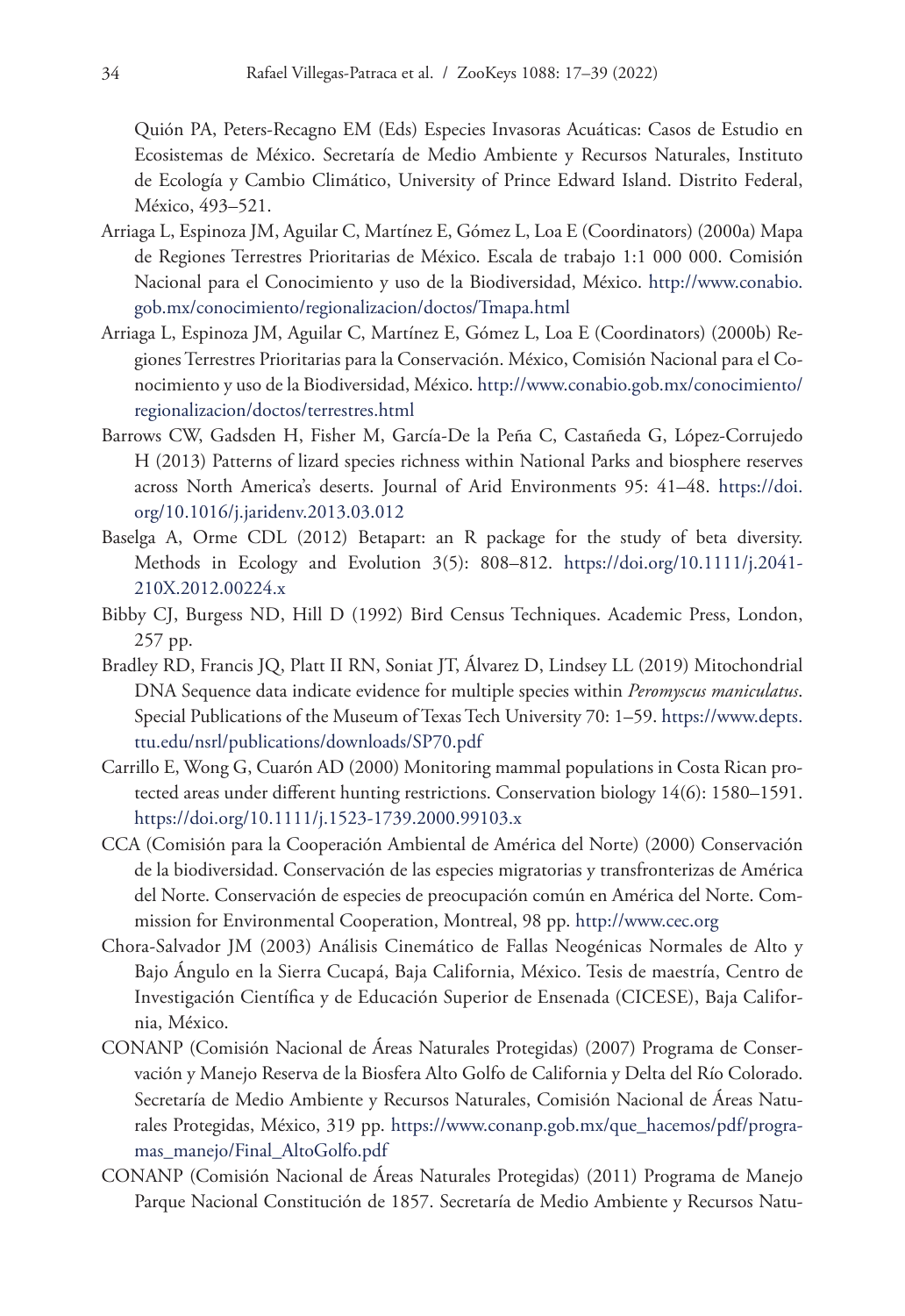rales, Comisión Nacional de Áreas Naturales Protegidas. México, 124 pp. [https://www.](https://www.conanp.gob.mx/que_hacemos/pdf/programas_manejo/PM_constitucion.pdf) [conanp.gob.mx/que\\_hacemos/pdf/programas\\_manejo/PM\\_constitucion.pdf](https://www.conanp.gob.mx/que_hacemos/pdf/programas_manejo/PM_constitucion.pdf)

- Cox CL, Rabosky ARD, Holmes IA, Reyes-Velasco J, Roelke CE, Smith EN, Flores-Villela O, MacGuire JA, Campbell JA (2018) Synopsis and taxonomic revision of three genera in the snake tribe Sonorini. Journal of Natural History 52(13–16): 945–988. [https://doi.org/10.](https://doi.org/10.1080/00222933.2018.1449912) [1080/00222933.2018.1449912](https://doi.org/10.1080/00222933.2018.1449912)
- Crump ML, Scott Jr NJ (1994) Visual encounter surveys. In: Heyer RW, Donelly MA, McDiarmid RW, Hayek LC, Foster MS (Eds) Measuring and Monitoring Biological Diversity: Standard Methods for Amphibians. Smithsonian Institution Press, Washington and London, 84–92.
- Danemann GD, Carmona R, Fernández G (2002) Migratory shorebirds in the Guerrero Negro Saltworks, Baja California Sur, Mexico. Wader Study Group Bulletin 97: 36–41. [https://](https://sora.unm.edu/node/121648) [sora.unm.edu/node/121648](https://sora.unm.edu/node/121648)
- Erickson RA, Carmona R, Ruiz-Campos G, Marshall JI, Billings MJ (2013) Annotated checklist of the birds of Baja California and Baja California Sur, Second Edition. North American Birds 66: 582–613.
- ESRI (Environmental Systems Resource Institute) (2014) ArcInfo, version 10.2.2. Redlands, California.
- Gallina-Tessaro S, López-González C (Eds) (2011) Manual de Técnicas para el Estudio de la Fauna, Volumen I. Universidad Autónoma de Querétaro, Instituto de Ecología A.C., Querétaro, México, 377 pp.
- Gallina-Tessaro SA, Hernández-Huerta A, Delfín-Alonso CA, González-Gallina A (2009) Unidades para la conservación, manejo y aprovechamiento sustentable de la vida silvestre en México (UMA). Retos para su correcto funcionamiento. Investigación Ambiental 1: 143–152.
- García-Bañuelos P, Rovito SM, Pineda E (2020) Representation of threatened biodiversity in protected areas and identification of complementary areas for their conservation: plethodontid salamanders in Mexico. Tropical Conservation Science 12: 1–12. [https://doi.](https://doi.org/10.1177/1940082919834156) [org/10.1177/1940082919834156](https://doi.org/10.1177/1940082919834156)
- González-Bernal A (2008) Distribución de la Zorra del Desierto (*Vulpes macrotis*) en Relación a sus Presas y a su Principal Depredador, el Coyote (*Canis latrans*). Tesis de Maestría. Instituto de Ecología, Xalapa, Veracruz, México.
- Grismer LL (2002) Amphibians and Reptiles of Baja California Including its Pacific Islands and the Islands in the Sea of Cortés. University of California Press, Berkeley, 399 pp. [https://](https://doi.org/10.1525/california/9780520224179.001.0001) [doi.org/10.1525/california/9780520224179.001.0001](https://doi.org/10.1525/california/9780520224179.001.0001)
- Grismer LL, Hollingsworth BD (2001) A taxonomic review of the endemic alligator lizard *Elgaria paucicarinata* (Anguidae: Squamata) of Baja California, México with a description of a new species. Herpetologica 57: 488–496.
- Guevara-Carrizales AA, Ruiz-Campos G, Escobar-Flores J, Martínez-Gallardo R (2016) Mamíferos terrestres de las ecorregiones áridas del estado de Baja California. In: Briones-Salas M, Hortelano-Moncada Y, Magaña-Cota G, Sánchez-Rojas G, Sosa-Escalante JE (Eds) Riqueza y Conservación de los Mamíferos en México a Nivel Estatal. Instituto de Biología, Universidad Nacional Autónoma de México, Asociación Mexicana de Mastozoología A.C., Universidad de Guanajuato, Ciudad de México, 63–90.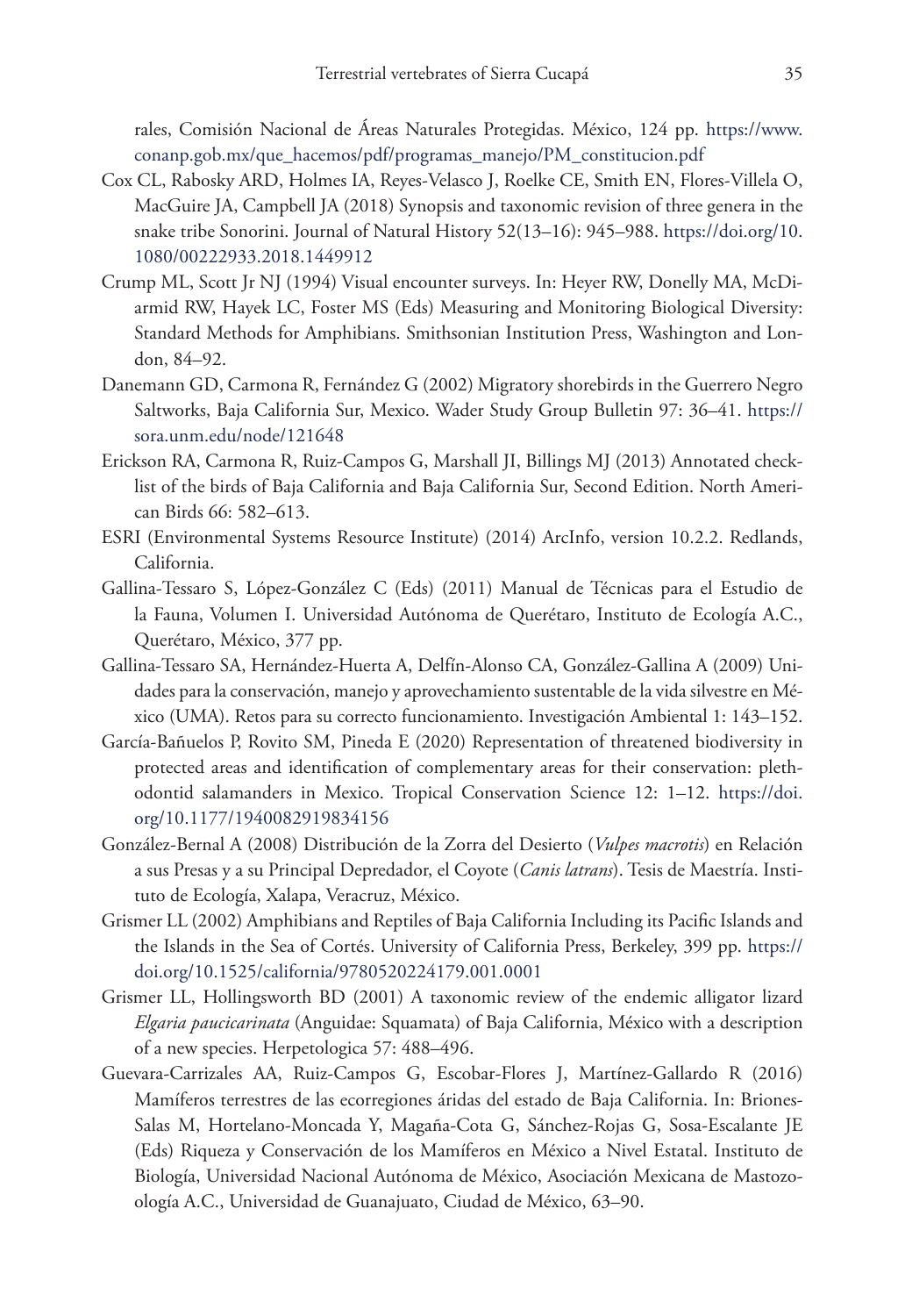- Guevara-Carrizales AA, Zamora-Gutiérrez V, Gonzáles-Gómez R, Martínez-Gallardo R (2013) Catálogo de los murciélagos de la región del delta del Río Colorado, México. Therya 4(1): 47–60.<http://www.revistas-conacyt.unam.mx/therya/index.php/THERYA/article/view/71>
- Hathaway SA (2000) An Exploratory Analysis of the biogeography Distribution of Herpetofauna (Reptiles and Amphibians) and Environmental Variation in San Diego County using Museum Records and Survey Data. Master's thesis, San Diego State University, San Diego.
- Hinojosa-Huerta O, Soto-Montoya E, Gómez-Sapiens M, Calvo-Fonseca A, Guzmán-Olachea R, Butrón-Méndez J, Butrón-Rodríguez JJ, Román-Rodríguez M (2013) The birds of the Ciénega de Santa Clara, a wetland of international importance within the Colorado River Delta. Ecological Engineering 59: 61–73.<https://doi.org/10.1016/j.ecoleng.2013.03.005>
- Hollingsworth BD, Mahrdt CR, Grismer LL, Lovich RE (2015) Herpetofauna of Baja California. In: Lemos-Espinal JA (Ed.) Amphibians and Reptiles of the US – Mexico Border States / Anfibios y reptiles de los estados de la frontera México – Estados Unidos. Texas A and M University Press (No. 52 WL Moody Jr Natural History Series), College Station, Texas, United State, 15–33.
- Howell, SNG, Webb S (1995) A Guide to the Birds of Mexico and Northern Central America. Oxford University Press, New York, 851 pp.
- INEGI (Instituto Nacional de Estadística, Geográfica e Informática). [http://www.inegi.gob.mx.](http://www.inegi.gob.mx)
- IUCN (International Union for Conservation of Nature) (2020) The IUCN Red List of Threatened Species. Version 2020–1. [http://www.iucnredlist.org.](http://www.iucnredlist.org)
- Lara-Reséndiz RA, Galina-Tessaro P, Sinervo B, Miles DB, Valdez-Villavicencio JH, Valle-Jiménez FI, Méndez-de la Cruz FR (2020) How will climate change impact fossorial lizard species? Two examples in the Baja California Peninsula. Journal of thermal Biology 95. <https://doi.org/10.1016/j.jtherbio.2020.102811>
- Leaché AD, Mulcahy DG (2007) Phylogeny, divergence times and species limits of spiny lizards (*Sceloporus magister* species group) in western North American deserts and Baja California. Molecular Ecology 16(24): 5216–5233. [https://doi.org/10.1111/j.1365-](https://doi.org/10.1111/j.1365-294X.2007.03556.x) [294X.2007.03556.x](https://doi.org/10.1111/j.1365-294X.2007.03556.x)
- Lovich RE, Grismer LL, Danemann G (2009) Conservation status of the herpetofauna of Baja California, Mexico and associated islands in the Sea of Cortez and Pacific Ocean. Herpetological Conservation and Biology 4(3): 358–378. [http://www.herpconbio.org/](http://www.herpconbio.org/contents_vol4_issue3.html) [contents\\_vol4\\_issue3.html](http://www.herpconbio.org/contents_vol4_issue3.html)
- Lukyanenko R, Parsons J, Wiersma F (2016) Emerging problems of data quality in citizen science. Conservation Biology 30(3): 447–449.<https://doi.org/10.1111/cobi.12706>
- Martínez N, Espejel I, Martínez-Valdez C (2016) Evaluation of governance in the administration of protected areas on the peninsula of Baja California. Frontera Norte 28: 103–129.
- McGuire JA (1994) A new species of collared lizard (Iguania: Crotaphytidae) from northeastern Baja California, Mexico. Herpetologica 50: 438–450.
- McGuire JA, Linkem CW, Koo MS, Hutchison DW, Lappin AK, Orange DI, Lemos-Espinal J, Riddle BR, Jaeger JR (2007) Mitochondrial introgression and incomplete lineage sorting through space and time: phylogenetics of crotaphytid lizards. Evolution 61(12): 2879– 2897.<https://doi.org/10.1111/j.1558-5646.2007.00239.x>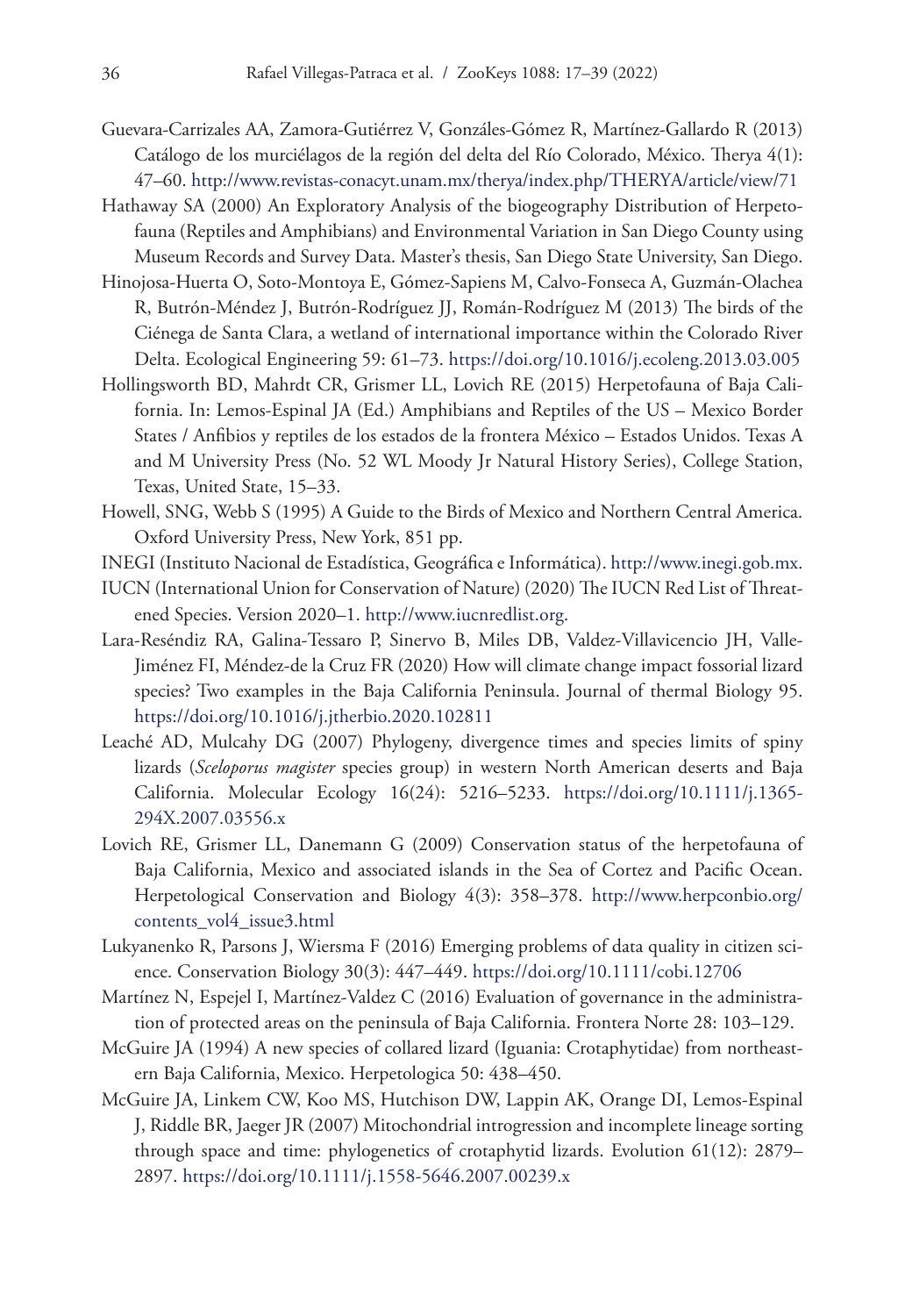- Medellín RA, Arita HT, Sánchez-Herrera O (2008) Identificación de los Murciélagos de México: Clave de Campo. Segunda edición. Instituto de Ecología, Universidad Nacional Autónoma de México, Distrito Federal, 79 pp.
- Mellink E (1995) The potential effect of commercialization of reptiles from Mexico's Baja California Peninsula and its associated islands. Herpetological Natural History 3: 95–99.
- Muench C, Martínez-Ramos M (2016) Can community-protected areas conserve biodiversity in human-modified tropical landscapes? The case of terrestrial mammals in southern Mexico. Tropical Conservation Science 9: 178–202. [https://doi.](https://doi.org/10.1177/194008291600900110) [org/10.1177/194008291600900110](https://doi.org/10.1177/194008291600900110)
- Mulcahy DG (2008) Phylogeography and species boundaries of the western North American nightsnake (*Hypsiglena torquata*): revising the subspecies concept. Molecular Phylogenetics and Evolution 46(3): 1095–1115.<https://doi.org/10.1016/j.ympev.2007.12.012>
- Ochoa-Ochoa L, Urbina-Cardona JN, Vázquez L-B, Flores-Villela O, Bezaury-Creel J (2009) The effects of governmental protected areas and social initiatives for land protection on the conservation of Mexican amphibians. PLoS ONE 4(9): e6878. [https://doi.org/10.1371/](https://doi.org/10.1371/journal.pone.0006878) [journal.pone.0006878](https://doi.org/10.1371/journal.pone.0006878)
- O´Connell KA, Smith EN (2018) The effect of missing data on coalescent species delimitation and a taxonomic revision of whipsnake (Colubridae: *Masticophis*). Molecular Phylogenetics and Evolution 127: 356–366. <https://doi.org/10.1016/j.ympev.2018.03.018>
- Orozco-Lugo L, Guillén-Servent A, Valenzuela-Galván D, Arita HT (2013) Descripción de los pulsos de ecolocalización de once especies de murciélagos insectívoros aéreos de una selva baja caducifolia en Morelos, México. Therya 4: 33–46. [https://doi.org/10.12933/](https://doi.org/10.12933/therya-13-103) [therya-13-103](https://doi.org/10.12933/therya-13-103)
- Ortiz-Lozada L, Pelayo-Martínez J, Mota-Vargas C, Demeneghi-Calatayud AP, Sosa VJ (2017) Absence of large and presence of medium-sized mammal species of conservation concern in a privately protected area of rain forest in southeastern Mexico. Tropical Conservation Science 10: 1–13. <https://doi.org/10.1177/1940082917738093>
- Pérez-Delgadillo AG, Lara-Resendiz RA, Valdez-Villavicencio JH, Arenas-Moreno DM, Domínguez-Guerrero SF, Galina-Tessaro P, Méndez-de la Cruz F (2021) Thermal ecology of a thermophilic lizard *Callisaurus draconoides* through a latitudinal gradient. Journal of Arid Environments 195: e104634.<https://doi.org/10.1016/j.jaridenv.2021.104634>
- Pozo-Montuy G, Álvarez-Flores JL, Cedillo-Álvarez CV, Bonilla-Sánchez YM (2017) Unidades de manejo para la conservación de la vida silvestre: oportunidades de conservación de primates y otras especies. In: Quintana-Morales PC, González-Christen A, García-Orduña F, Canales-Espinosa D (Eds) La Sierra de Santa Marta, Los Tuxtlas, Veracruz: Aprovechamiento, Diversidad de Mamíferos y Conservación de Primates. Instituto de Neuroetología, Universidad Veracruzana, Xalapa, 233–252.
- Pozo-Montuy G, Camargo-Sanabria AA, Cruz-Canuto I, Leal-Aguilar K, Mendoza E (2019) Análisis espacial y temporal de la estructura de la comunidad de mamíferos medianos y grandes de la Reserva de la Biosfera Selva El Ocote, en el sureste mexicano. Revista Mexicana de Biodiversidad 90: e902731 4. [https://doi.org/10.22201/](https://doi.org/10.22201/ib.20078706e.2019.90.2731) [ib.20078706e.2019.90.2731](https://doi.org/10.22201/ib.20078706e.2019.90.2731)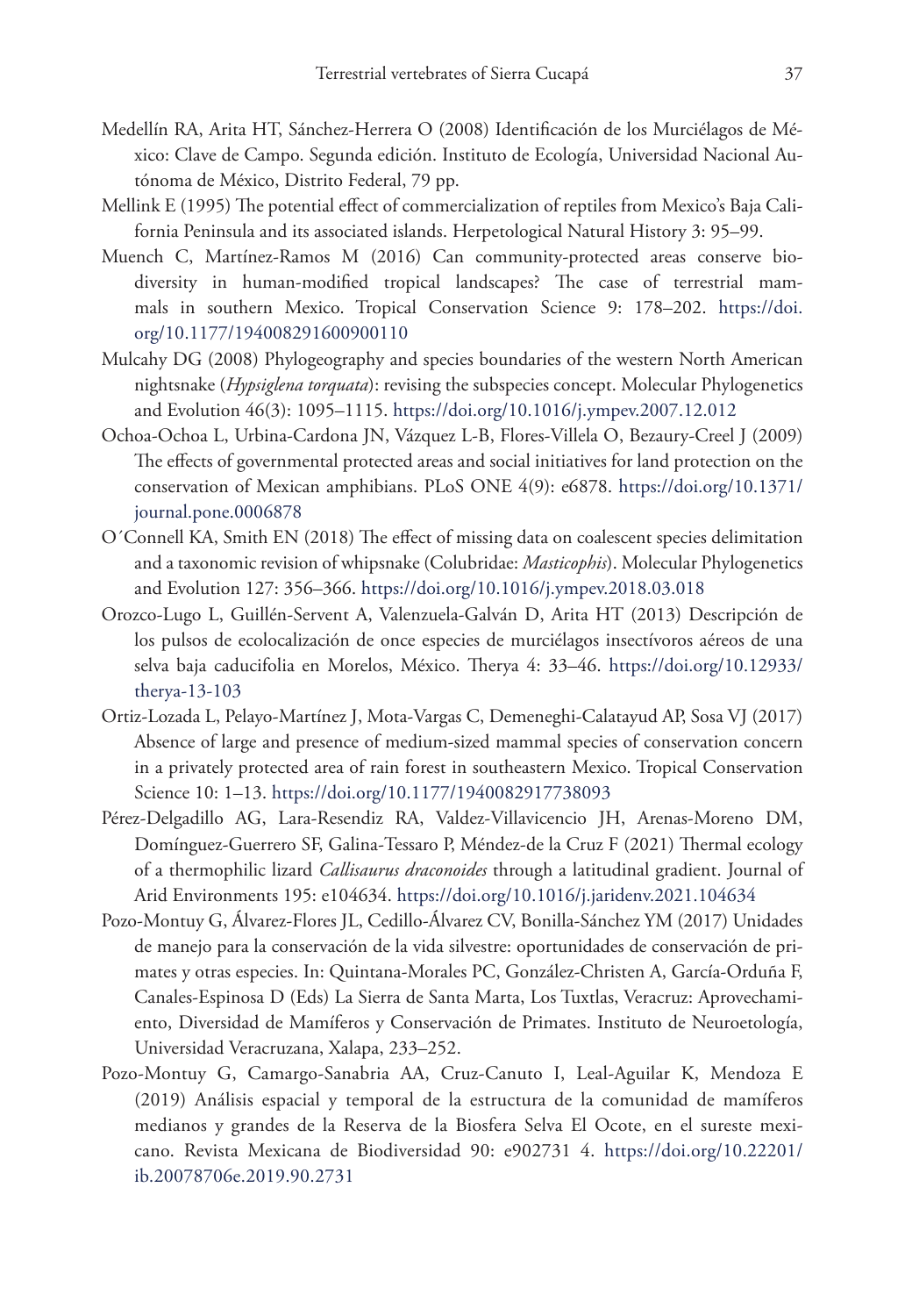- Pyron RA, Burbrink FT (2009) Systematics of the common Kingsnake (*Lampropeltis getula*; Serpentes: Colubridae) and the burden of heritage in taxonomy. Zootaxa 2241(1): 22–32. <https://doi.org/10.11646/zootaxa.2241.1.2>
- Quintero-Núñez M, Moncada-Aguilar A (2008) Contaminación y control de las quemas agrícolas en Imperial, California, y Mexicali, Baja California. Región y Sociedad 20(43): 1–24. <https://doi.org/10.22198/rys.2008.43.a494>
- Ralph CJ, Geupel GR, Pyle P, Martin TE, DeSante DF, Milá B (1996) Manual de métodos de campo para el monitoreo de aves terrestres. Pacific Southwest Research Station, Forest Service, U.S. Department of Agriculture, California, USA, 46 pp.<https://doi.org/10.2737/PSW-GTR-159>
- Ramírez-Acosta J, Castellanos A, Arnaud G, Breceda A, Rojas-Soto O (2012) Conservation of endemic terrestrial vertebrates in the protected areas of the Baja California Peninsula, Mexico. Natural Areas Journal 32(1): 15–30.<https://doi.org/10.3375/043.032.0104>
- Reid FA (2006) Mammals of North America. Peterson Field Guides, New York, 592 pp.
- Reid FA (2009) A Field Guide to the Mammals of Central America and Southeast Mexico,  $2<sup>nd</sup>$ Edition. Oxford University Press, New York, USA, 346 pp.
- Riemann H, Ezcurra E (2005) Plant endemism and natural protected areas in the peninsula of Baja California, Mexico. Biological Conservation 122(1): 141–150. [https://doi.](https://doi.org/10.1016/j.biocon.2004.07.008) [org/10.1016/j.biocon.2004.07.008](https://doi.org/10.1016/j.biocon.2004.07.008)
- Rizo-Aguilar A (2008) Descripción y análisis de los pulsos de ecolocación de 14 especies de murciélagos insectívoros aéreos del Estado de Morelos. Master's thesis, Instituto de Ecología A.C., Xalapa, Veracruz.
- Rodríguez-Robles JA, Jesús-Escobar JM (2000) Molecular systematics of New World gopher, bull, and pinesnakes (*Pituophis*: Colubridae), a transcontinental species complex. Molecular Phylogenetics and Evolution 14(1): 35–50. <https://doi.org/10.1006/mpev.1999.0698>
- Rojas-Soto OR, Alcántara-Ayala O, Navarro AG (2003) Regionalization of the avifauna of the Baja California Peninsula, Mexico: a parsimony analysis of endemicity and distributional modelling approach. Journal of Biogeography 30(3): 449–461. [https://doi.org/10.1046/](https://doi.org/10.1046/j.1365-2699.2003.00836.x) [j.1365-2699.2003.00836.x](https://doi.org/10.1046/j.1365-2699.2003.00836.x)
- Rosete-Vergés FA, Pérez-Damián JL, Bocco G (2008) Cambio de uso del suelo y vegetación en la Península de Baja California, México. Investigaciones Geográficas, Boletín del Instituto de Geografía, UNAM 67: 39–58.
- Rudran R, Kunz TH, Southwell C, Smith AP (1996) Observational techniques for non-volant mammals. In: Wilson DE, Cole FR, Nichols JD, Rudran R, Foster MS (Eds) Measuring and Monitoring Biological Diversity: Standard Methods for Mammals. Smithsonian Institution Press, Washington, D.C., 81–104.
- Schmiedel U, Araya Y, Bortolotto MI, Boeckenhoff L, Hallwachs W, Janzen D, Kolipaka SS, Novotny V, Palm M, Parfondry M, Smanis A, Toko P (2016) Contributions of paraecologists and parataxonomists to research, conservation, and social development. Conservation Biology 30(3): 506–519. <https://doi.org/10.1111/cobi.12661>
- Schulte II JA, Macey JR, Papenfuss TJ (2006) A genetic perspective on the geographic association of taxa among arid North American lizards of the *Sceloporus magister* complex (Squamata: Iguanidae: Phrynosomatidae). Molecular Phylogenetics and Evolution 39(3): 873–880.<https://doi.org/10.1016/j.ympev.2005.04.033>